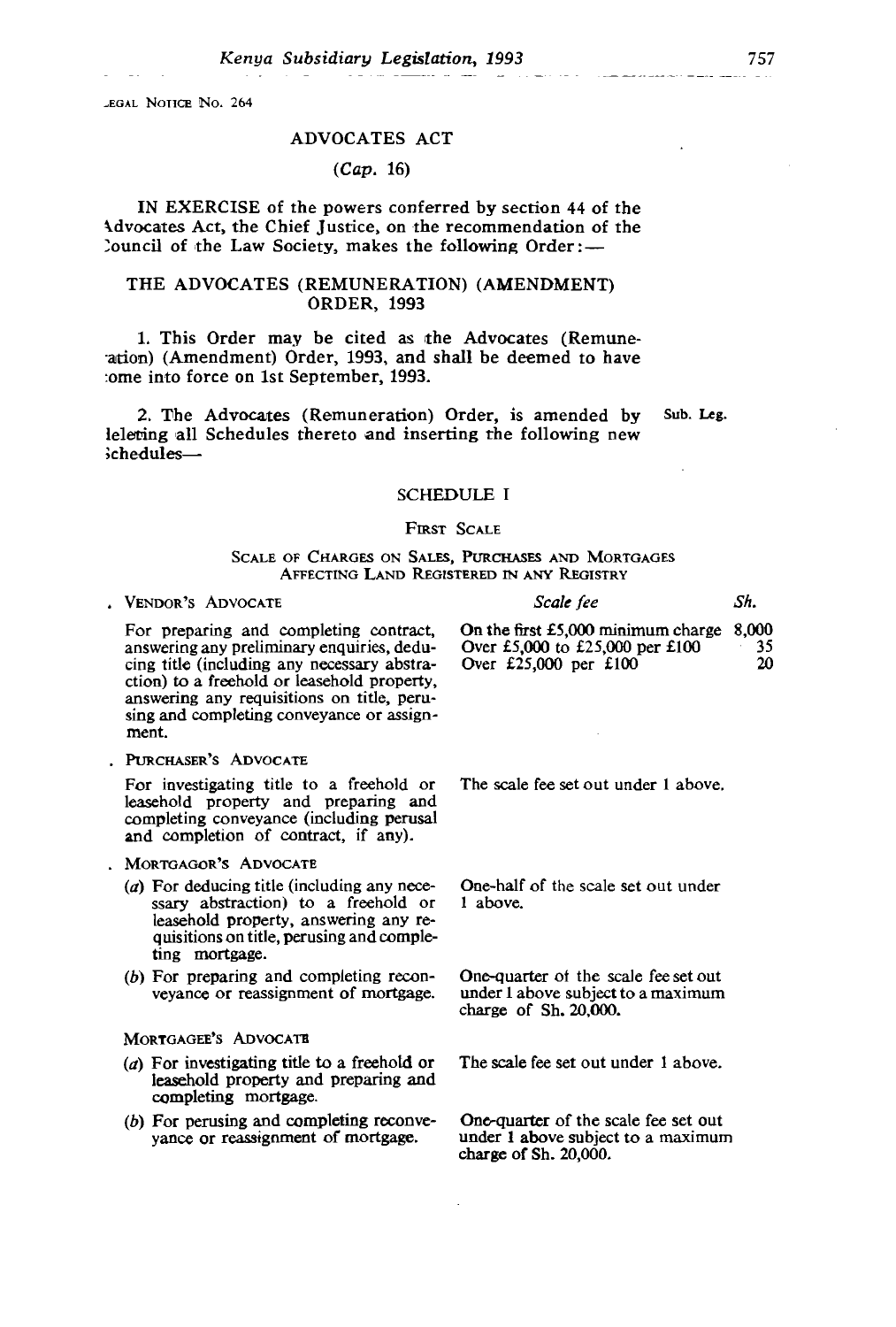## registering a memorandum of equitable SCHEDULE 1—(CON)<br>Second Scale

SCALE OF CHARGES RELATING TO MEMORANDA OF EQUITABLE MORTGAGES BY CALE OF CHARGES RELATING TO MEMORANDA OF EQUITABLE MORTGAGES BY<br>Deposit of Documents or Charges by Deposit of Title

Scale fee

under 1 of the First Scale.

under 1 of the First Scale.

- 1. For investigating title to a freehold or leasehold property and completing and registering a memorandum of equitable mortgage by deposit of documents or a memorandum of charges by deposit of title. in respect thereof.
- 2. For preparing, completing and registering a memorandum of discharge of equitable under 1 of the First Scale.<br>mortgage by deposit of documents or a memorandum of discharge of charge by deposit of title. (a) On each single debenture of any nature not creating a security, a fee calculated under

One-eighth of the scale fee set out

Note-Only half of the scale fee should be charged for equitable mortgages and charges in the circumstances set out in note (2) to the third scale of this Schedule.

#### THIRD SCALE

#### SCALE OF CHARGES RELATING TO DEBENTURES

- $\alpha$  in respect of  $\alpha$  in respect of  $\alpha$  in registra- $\alpha$  in registra- $\frac{1}{\sqrt{2}}$ 
	- ( $a$ ) On each single debenture of any nature not creating a security, a fee calculated under Schedule V according to time, complexity and responsibility.
	- (b) On each single debenture of any nature creating a security the scale fee set out under 1 of the First Scale.
- 

A fee on the total capital for which the series is issued as for a single debenture with the addition of fees under Schedule V in respect of the preparation, completion and registration of all debentures after the first.

3. Debenture stock issued under a debenture trust deed: (b) Stock issued and a described these deed.

A fee on the total capital for which the trust is drawn as under 1 of the First Scale plus a one-half thereof, with such additional amount as may be reasonable taking into account the time, complexity and responsibility involved in each case.

of the prescribed fee based on the value of the property charged or the property charged or the principal sum

NOTES:

- 1.  $(a)$  Where the grantee of a security and the company creating it are separately represented, the advocate for the company shall be entitled to charge one-half of the fees chargable by the advocate for the grantee.
	- (b) Where one advocate represents both the grantee of a security and the company creating it he shall be entitled to increase the prescribed fee by forty per cent.
- 2. Where two or more securities are created by a company, whether contemporaneously or subsequently, in favour of the same grantee to secure the same amount, then the fee payable shall be the full prescribed fee in respect of the principal security plus one-half of the prescribed fee based on the value of the property charged or the principal sum secured, whichever is the less in respect of the other securities.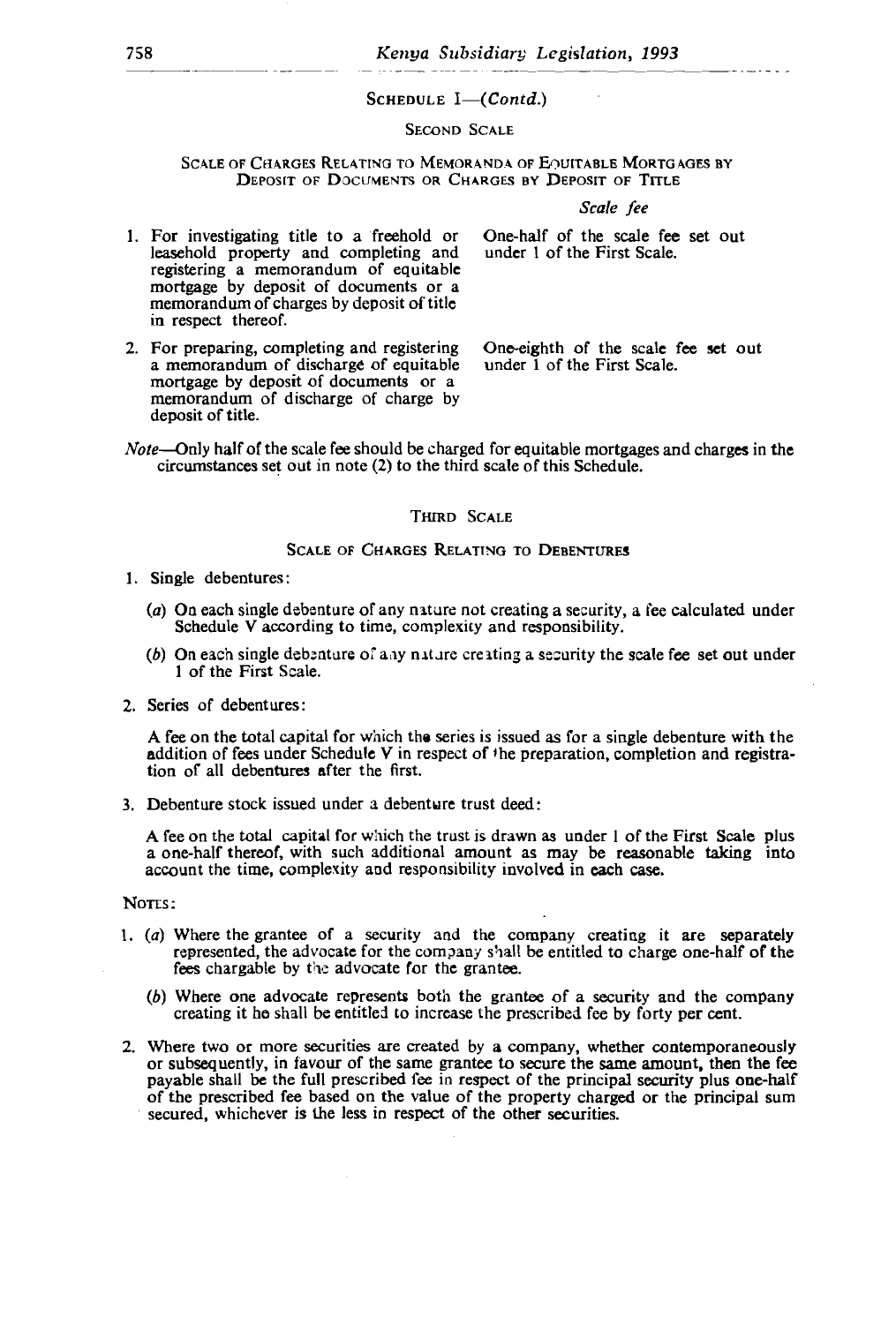#### SCHEDULE  $I-Contd$ )  $S$  control in  $S$  (control)

more than one grantee, then the fee payable shall be the full prescribed fee in respect of

- 3. Where a security by one document by more than one company in favour of the same grantee to secure the same amount, then the fee payable shall be the full prescribed fee in respect of the first company, one-half of such fee in respect of the second company and one-quarter of such fee in respect of each company thereafter, the total fees to be divided equally between the companies unless otherwise agreed by all the companies in writing.
- 4. Where a security is created by one document by more than one company in favour of than one grantee, then the fee payable shall be the full prescribed fe grantee, one-half of such fee in respect of the second grantee and one-quarter  $\alpha$
- 5. Unless otherwise agreed by the parties in writing the company or companies creating a security shall pay the fees of the advocate for the grantee as well as the fees of its or their own advocate. 1. In calculating fees payable under any of the above scales a fraction of  $E_1$ 00 up to any of  $E_1$ 00 up to an

#### **FOURTH SCALE**

#### SCALE OF NEGOTIATING COMMISSION ON SALES AND MORTGAGES

| Sh.<br>Scale fee<br>For negotiating a sale of property by private<br>75.00<br>treaty or a loan secured by mortgage<br>$\therefore$ On the first £10,000 per £100<br>35.00<br>Over £10,000 to £30,000 per £100<br>20.00<br>Over $£30,000$ per $£100$ |  |
|-----------------------------------------------------------------------------------------------------------------------------------------------------------------------------------------------------------------------------------------------------|--|
|-----------------------------------------------------------------------------------------------------------------------------------------------------------------------------------------------------------------------------------------------------|--|

## NOTES:

- 1. In calculating fees payable under any of the above scales a fraction of  $£100$  up to and  $\frac{1}{2}$  £50 shall be accounted as one-half but over £50 shall calculation. unit of calculation.
- 2. To the advocate perusian and some persuadies and some persuadies and some persuadies and some persuadies and some  $\mathbb{R}^n$ age by deposit of documents or a memorandum of charge by deposit of title reement exclusively collateral thereto unless the collateral agreement contains<br>ment or convenant to execute a mortgage or charge at some future time or when 2. In the above scales, "mortgage" includes a conveyance, assignment or other assurance or an agreement to convey, assign or otherwise assure immovable property or any estate, interest or other right therein to secure the payment of moneys; and "charge" includes an agreement to charge immovable property or any estate, interest or other right therein to secure the payment of moneys; but neither word includes a memorandum of equitable or an agreement exclusively collateral thereto unless the collateral agreement contains

#### completing lease or agreement or counter-[ARG] **AGREEMENTS AT A RACK RENT**

|          | $^{\circ}$ |  |
|----------|------------|--|
| cale fee | ∕о         |  |

|                                            | Annual Rent:                                                      |  |
|--------------------------------------------|-------------------------------------------------------------------|--|
| 1. To the advocate preparing, settling and | Up to $£2.500$                                                    |  |
| completing lease or agreement and coun-    | Over £2,500 to £5,000                                             |  |
| terpart                                    | Over $£5,000$                                                     |  |
| .                                          | $\sim$ $\sim$ $\sim$ $\sim$ $\sim$<br>$\sim$ $\sim$ $\sim$ $\sim$ |  |

completing lease or agreement or counterpart.

above.

NOTES:

- 1. Where a varying rent is payable the amount of the annual rent means the amount of the largest rent payable under the lease or agreement.
- 2. In the case of extension of the term of a lease, agreement for lease or tenancy agreement capable of being effected by way of an endorsement on or annexure to the original instrument the charge shall be calculated under Schedule V.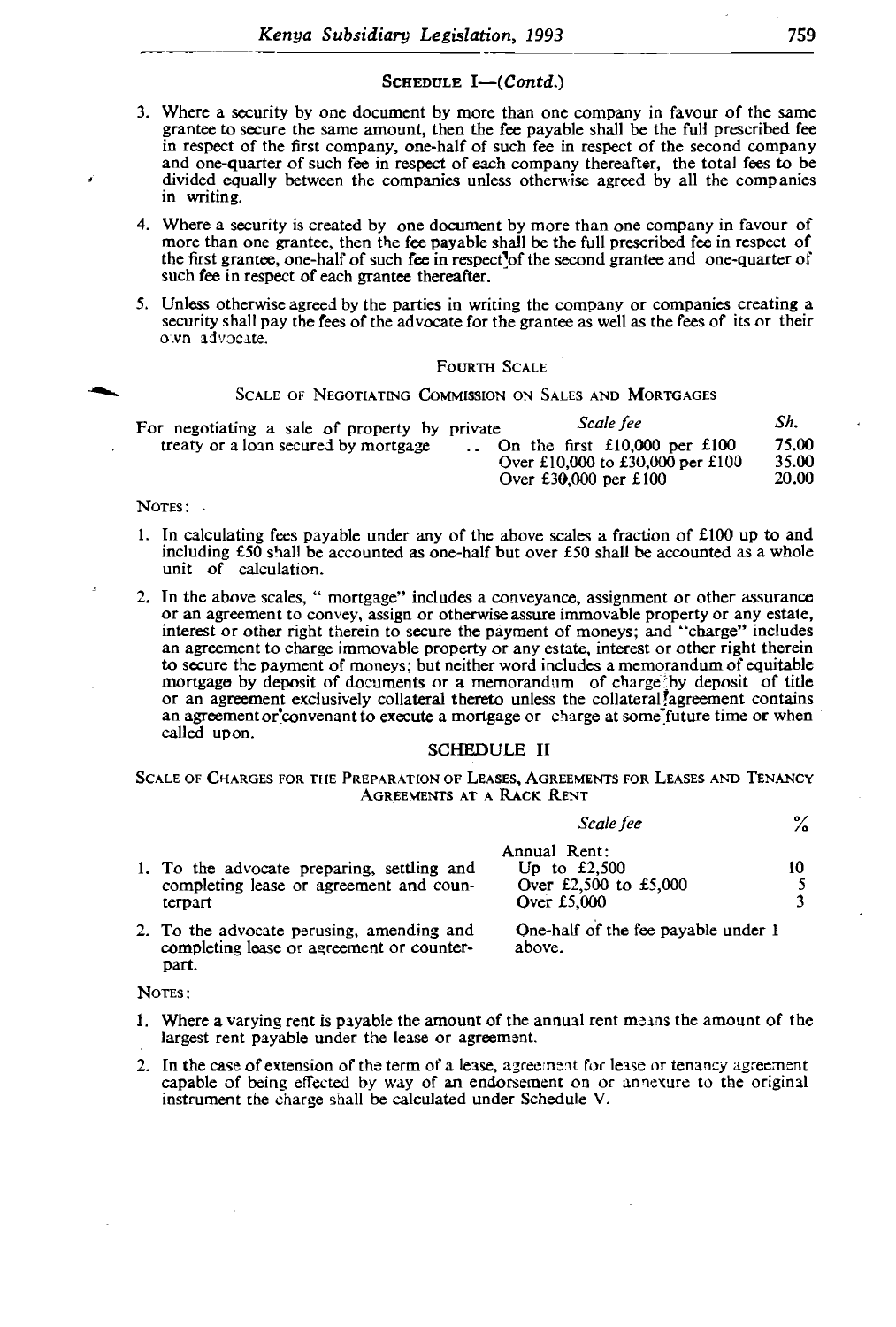#### SCHEDULE  $II$ - $(Contd.)$  $l_{\rm{c}}$  and  $l_{\rm{c}}$  are  $l_{\rm{c}}$  companies  $R_{\rm{c}}$

3. Charges as to conveyances in fee, or for any other freehold estate reserving rent, or building leases reserving rent or other long leases not at a rack rent, or agreement for the same respectively, shall be calculated under Schedule V.

# without any modification.

*Nominal Capital Fee*

(i) Not exceeding  $\mathbf{5}$ , on  $\mathbf{5}$ , on  $\mathbf{5}$ ,  $\mathbf{6}$ ,  $\mathbf{6}$ ,  $\mathbf{7}$ ,  $\mathbf{8}$ ,  $\mathbf{8}$ ,  $\mathbf{9}$ ,  $\mathbf{10}$ ,  $\mathbf{11}$ ,  $\mathbf{12}$ ,  $\mathbf{13}$ ,  $\mathbf{16}$ ,  $\mathbf{17}$ ,  $\mathbf{18}$ ,  $\mathbf{18}$ ,  $\mathbf{19}$ ,  $\mathbf{18}$  $\sim$  company, drawing including and in association (if any), preparing and  $\sim$ he fee to cover taking instruction the company (but excluding any prospectus) and procuring certificate of incorporation, including all routine attendances and correspondence in connection therewith.

On the first £25,000 3 ~~  $\overline{a}$  without articles or with articles without any modification.

| Nominal Capital              | Fee                                                                             |
|------------------------------|---------------------------------------------------------------------------------|
| $(i)$ Not exceeding £5,000   | Sh. $3,000$ to Sh. $6,000$ according to time,<br>complexity and responsibility. |
| $(ii)$ Not exceeding £25,000 | Sh. $10,000$ to $15,000$ according to time,                                     |
| $(iii)$ Exceeding £25,000    | complexity and responsibility.                                                  |
| On the first $£25,000$       | $3\%$                                                                           |
| Over £25,000-£50,000         | 10/                                                                             |
| Over £50,000-£100,000        | $0.5\%$                                                                         |
| Over £100,000-£500,000       | $0.25\%$                                                                        |
| Over £500,000                | $0.1\%$                                                                         |

- (b) Private company with articles adopting Table " $A$ " by reference but with modification not less than the fee set out at (*a*) increased by one-quarter (*c*) Private company with articles not adopting Table "A" in whole or in part not less
- (a) Without articles not adopting 1 as  $\frac{1}{2}$  are  $\frac{1}{2}$  and  $\frac{1}{2}$  with  $\frac{1}{2}$  without  $\frac{1}{2}$  without  $\frac{1}{2}$  without  $\frac{1}{2}$  without  $\frac{1}{2}$  without  $\frac{1}{2}$  without  $\frac{1}{2}$  without  $\frac{1}{2}$  without  $\frac{1}{2}$  without  $\frac{1}{2}$  withou
- ipany with articles adopting Table "A" by reference without an t less than the fee set out at  $(a)$  increased by one-quarter.
- (e) Public company with articles adopting Table "A" by reference but with modification not less than the fee set out at  $(a)$  increased by one-half.
- $(f)$  Public company with articles not adopting Table "A" in whole or in part not less than A fee steer out at  $\langle u \rangle$ .
- 2. FORMATION AND INCORPORATION OF COMPANIES WITHOUT SHARE CAPITAL

| $\alpha$ ) Without articles of association or with<br>articles adopting Table "A" without<br>Sh. 10,000–Sh. 15,000<br>any modification<br>Sh. 20,000-Sh. 50,000<br>With full articles of association |
|------------------------------------------------------------------------------------------------------------------------------------------------------------------------------------------------------|
|------------------------------------------------------------------------------------------------------------------------------------------------------------------------------------------------------|

In either case according to time, complexity and responsibility.

3. REGISTRATION OF FOREIGN COMPANIES

A fee between Sh. 10,000 and Sh. 40,000 to cover taking instructions to register preparing and lodging the necessary company forms at the Companies Registry and procuring certificate of registration, including all routine attendances and correspondence in connection therewith according to time, complexity and responsibility.

4. OTHER COMPANY WORK

1

All'work relating to company matters other than that for which fees are prescribed in this Schedule shall be charged under the appropriate Schedule.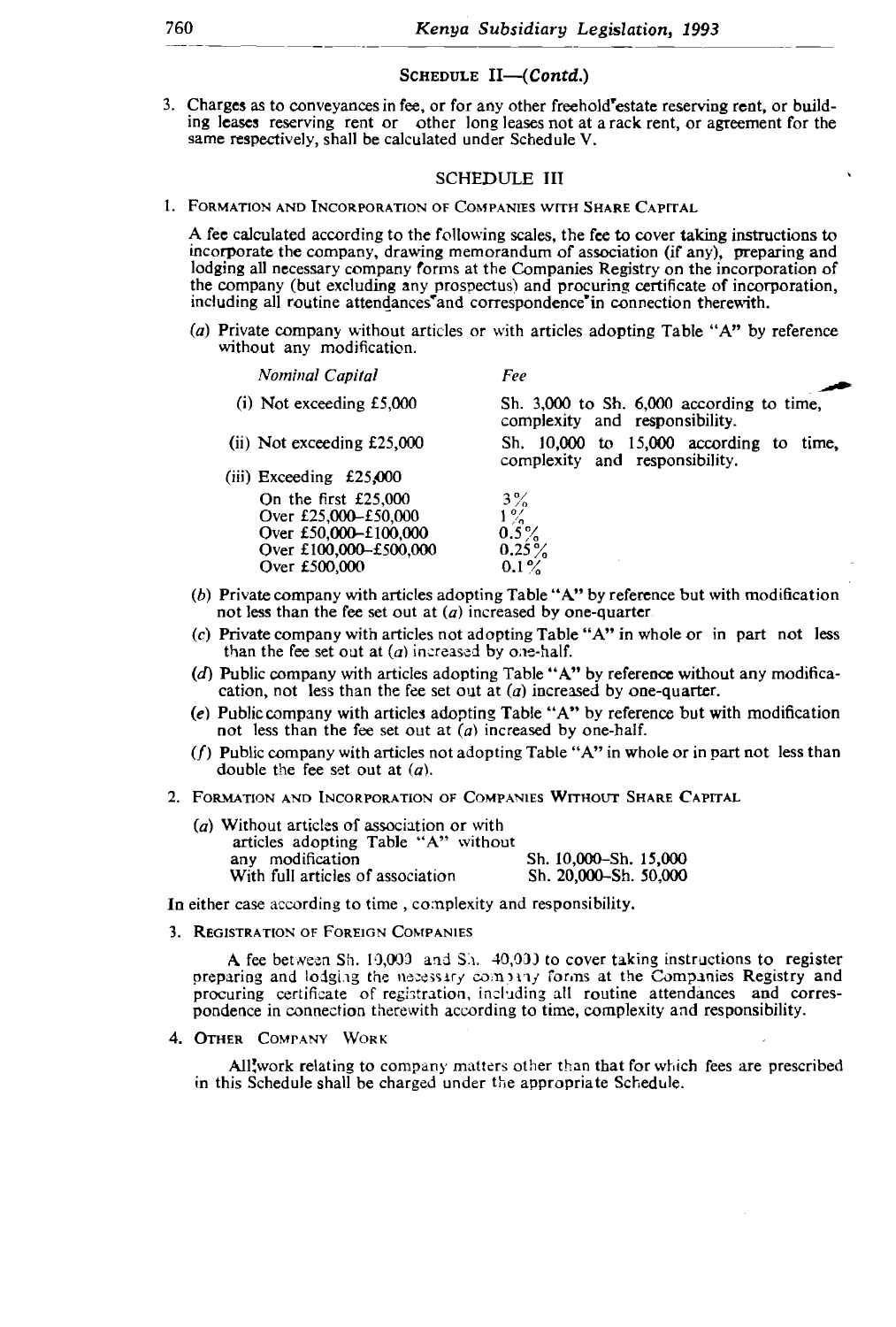### proprietor simultaneously per trade mark in one class ...

## TRADE MARKS

| 1. APPLICATIONS                                                                                                                                                                                                                                                                              | Sh.   |
|----------------------------------------------------------------------------------------------------------------------------------------------------------------------------------------------------------------------------------------------------------------------------------------------|-------|
| (a) Instructions to register one trade mark in one<br>class<br>$\cdots$                                                                                                                                                                                                                      | 2,400 |
| (b) Instructions to register second and further<br>trade marks in the name of the<br>same<br>proprietor simultaneously per trade mark in                                                                                                                                                     |       |
| one class<br>$\cdots$<br>$\cdots$                                                                                                                                                                                                                                                            | 1,400 |
| (c) Filing Priority Application                                                                                                                                                                                                                                                              | 1,350 |
| 2. REGISTERED USERS                                                                                                                                                                                                                                                                          |       |
| $(a)$ Instructions to file an application to enter one<br>registered user of one registered trade mark<br>or more than one registered trade mark of<br>the same proprietor incorporated in the same<br>set of documents and subject to the same<br>conditions and restrictions in each case- |       |
| (1) for the first one single registered trade<br>mark<br>.                                                                                                                                                                                                                                   | 2,000 |
| (2) for the second registered trade mark<br>.                                                                                                                                                                                                                                                | 900   |
| (3) for the third registered trade mark<br>.                                                                                                                                                                                                                                                 | 600   |
| (4) for the fourth and each subsequent<br>registered trade mark, applications being<br>filed simultaneously<br>$\cdots$                                                                                                                                                                      | 240   |
| (b) Drawing statement of case, statutory declara-<br>tion in support and application, depending on<br>the amount of work involved but not less than                                                                                                                                          | 3,000 |
| (c) Drawing registered user agreement, depending<br>on the amount of work involved but not less<br>than                                                                                                                                                                                      | 4,000 |
| $\cdots$                                                                                                                                                                                                                                                                                     |       |
| (d) Instructions to file an application under section<br>31 (8) (b) for cancellation of a registered<br>user in respect of one registered trade mark<br>or more than one registered trade mark of<br>same proprietor-                                                                        |       |
| (1) for the first or single registered trade<br>$mark \dots$<br>.                                                                                                                                                                                                                            | 1,600 |
| (2) for the second registered trade mark<br>.                                                                                                                                                                                                                                                | 1,080 |
| (3) for the third registered trade mark<br>$\cdots$                                                                                                                                                                                                                                          | 720   |
| (4) for the fourth and each subsequent trade<br>mark, application being filed simul-<br>taneously                                                                                                                                                                                            |       |
| $\cdots$<br>$\cdots$<br>$\cdots$                                                                                                                                                                                                                                                             | 360   |
| (e) Drawing application for cancellation and state-<br>ment of ground, depending on amount of<br>work involved but not less than<br>                                                                                                                                                         | 900   |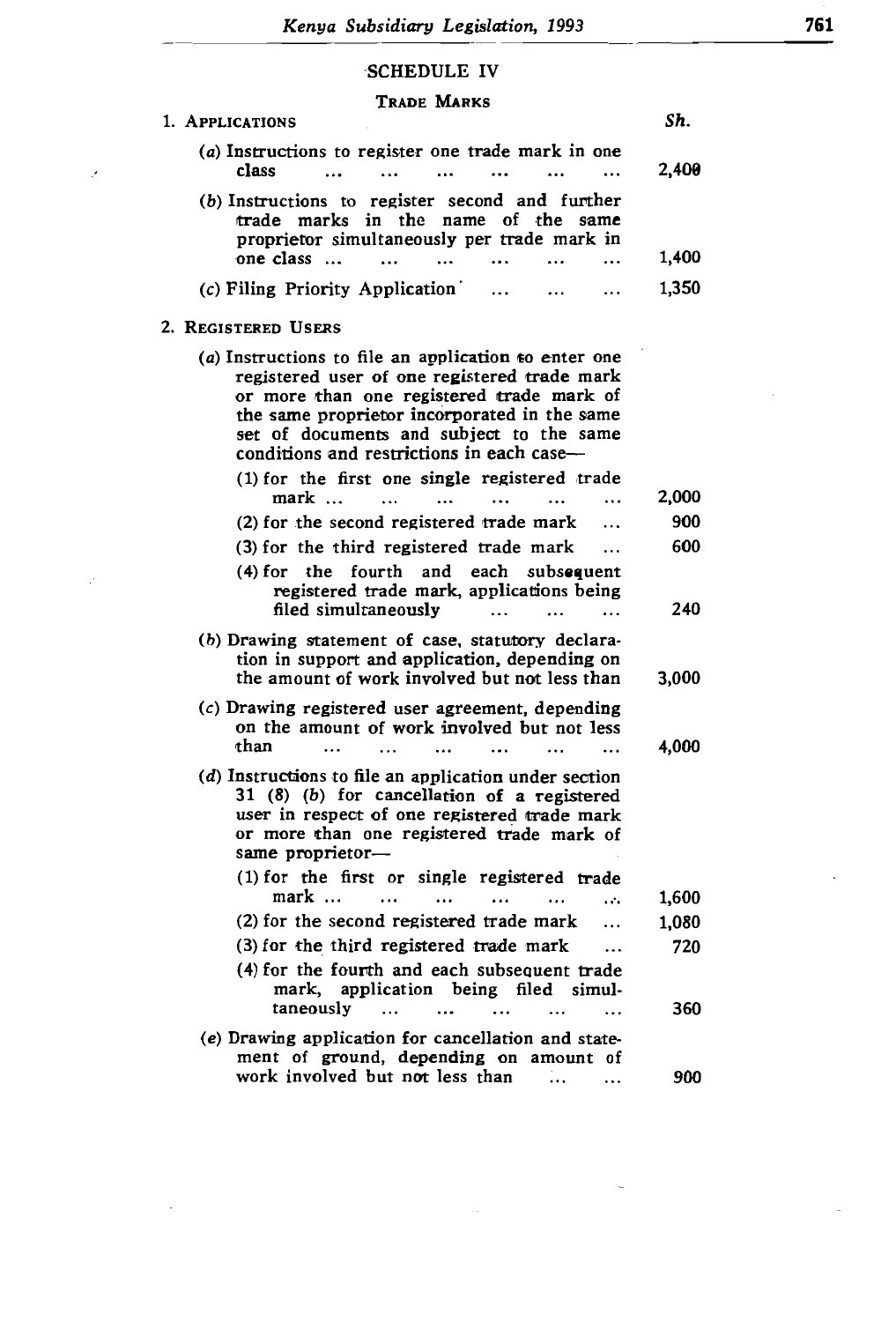### subsequent proprietor of one registered trade SCHEDULE  $IV$ — $(Contd.)$

| (f) And for each subsequent registered trade mark<br>included in the same application for cancel-                                                                                                                                                                                | Sh.   |
|----------------------------------------------------------------------------------------------------------------------------------------------------------------------------------------------------------------------------------------------------------------------------------|-------|
| lation, the grounds for cancellation being the<br>same                                                                                                                                                                                                                           | 300   |
| $(g)$ Instructions to file an application for variation<br>of terms of appointment of registered user                                                                                                                                                                            | 2,000 |
| 3. ASSIGNMENTS                                                                                                                                                                                                                                                                   |       |
| (a) Instructions to file an application to register a<br>subsequent proprietor of one registered trade<br>mark (or more than one registered trade mark<br>standing in the same name under the same<br>devolution of title and filed simultaneously)<br>with or without goodwill- |       |
| (1) for the first registered trade mark                                                                                                                                                                                                                                          | 1,200 |
| (2) for the second registered trade mark<br>$\cdots$                                                                                                                                                                                                                             | 540   |
| (3) for each subsequent registered trade mark                                                                                                                                                                                                                                    | 360   |
| $(b)$ Instructions to file application for directions by<br>the Registrar for advertisement of the assign-<br>ment of trade marks in use without goodwill<br>and attending to the advertisement thereof-                                                                         |       |
| (1) for one registered trade mark assigned                                                                                                                                                                                                                                       | 1,200 |
| (2) for every other registered trade mark<br>assigned under the same devolution of<br>title filed simultaneously                                                                                                                                                                 | 540   |
| $(c)$ Instructions to apply for extensions of time in<br>which to apply for directions to advertise                                                                                                                                                                              | 600   |
| 4. RENEWALS                                                                                                                                                                                                                                                                      |       |
| (a) Instructions to renew the registration of one<br>trade mark in one class                                                                                                                                                                                                     | 1,320 |
| $(b)$ Instructions to renew the registration of second<br>and further trade marks in the name of the<br>same proprietor simultaneously                                                                                                                                           | 900   |
| (c) Instructions to restore the registration of one<br>trade mark in one class under the provisions<br>of rule 68 of the Trade Marks Rules                                                                                                                                       | 1,600 |
| 5. CHANGE OF NAME                                                                                                                                                                                                                                                                |       |
| (a) Instructions to register change of name of the<br>registered proprietor in respect of one trade<br>mark in one class                                                                                                                                                         | 720   |
| (b) Instructions to register change of name of the<br>registered proprietor in respect of second and<br>further trade marks simultaneously, for each<br>change of name per trade mark in one class                                                                               | 480   |
|                                                                                                                                                                                                                                                                                  |       |

 $\omega$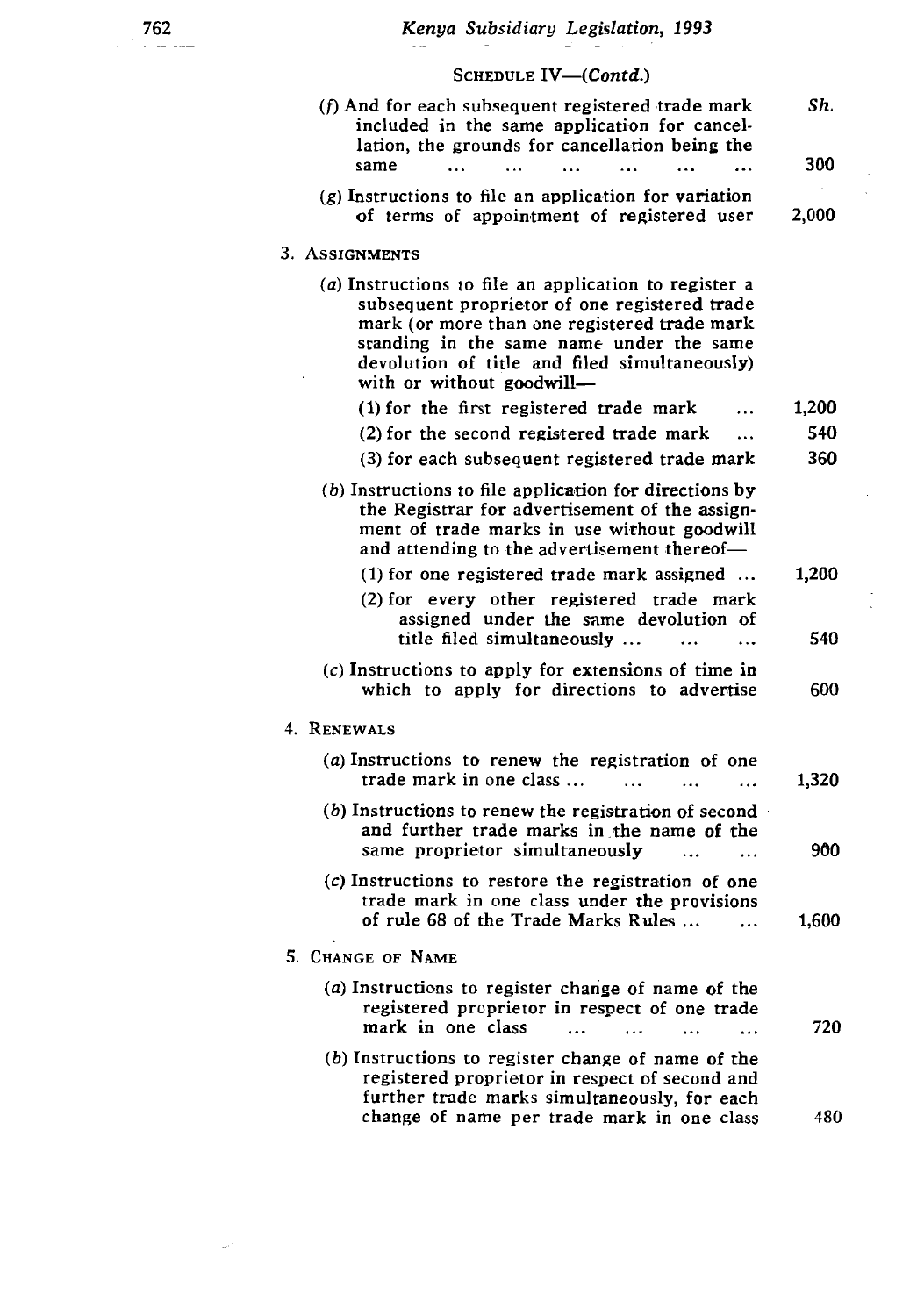and further trade marks simultaneously, for the simultaneously, for the simultaneously, for the simultaneously,

## SCHEDULE  $IV$ - $(Contd.)$

 $\mathcal{P}$ 

 $\hat{E}$ 

| <b>6. CHANGE OF ADDRESS</b>                                                                                                                                                                                                                                                                                                                                                                                                                                 | Sh.        |
|-------------------------------------------------------------------------------------------------------------------------------------------------------------------------------------------------------------------------------------------------------------------------------------------------------------------------------------------------------------------------------------------------------------------------------------------------------------|------------|
| (a) Instructions to register change of address of<br>the registered proprietor in respect of one<br>trade mark in one class                                                                                                                                                                                                                                                                                                                                 | 720        |
| (b) Instructions to register change of address of<br>the registered proprietor in respect of second<br>and further trade marks simultaneously, for<br>each change of address per trade mark in                                                                                                                                                                                                                                                              |            |
| one class                                                                                                                                                                                                                                                                                                                                                                                                                                                   | 480        |
| 7<br>ALTERATIONS OR AMENDMENTS                                                                                                                                                                                                                                                                                                                                                                                                                              |            |
| (a) Instructions to amend or alter one registered<br>trade mark in one class<br>$\ddotsc$<br>$\ddotsc$<br>$\ddotsc$                                                                                                                                                                                                                                                                                                                                         | 1,200      |
| (b) Instructions to amend or alter second and<br>further registered trade marks simultaneously<br>in one class, per trade mark per class                                                                                                                                                                                                                                                                                                                    | 480        |
| 8. SEARCHES AND COPIES                                                                                                                                                                                                                                                                                                                                                                                                                                      |            |
| (a) Attendances to search the register or a file at<br>the registry and advising thereon, per quarter<br>hour or part thereof by:                                                                                                                                                                                                                                                                                                                           |            |
| an advocate<br>$\ddotsc$<br>$\cdots$<br>$\ddotsc$<br>an unqualified employee<br>$\ddotsc$<br>$\cdots$                                                                                                                                                                                                                                                                                                                                                       | 600<br>400 |
| (b) Instructions to obtain Registrar's preliminary<br>advice on Form T.M. 27 or T.M. 28 including                                                                                                                                                                                                                                                                                                                                                           |            |
| drawing the prescribed form<br>$\cdots$<br>$\cdots$<br>$(c)$ Instructions to obtain registry certified copies<br>of documents-                                                                                                                                                                                                                                                                                                                              | 600        |
| One copy of any document<br>$\cdots$<br>$\ddotsc$<br>$\cdots$                                                                                                                                                                                                                                                                                                                                                                                               | 1,000      |
| and<br>additional copies<br>Second<br>of<br>same                                                                                                                                                                                                                                                                                                                                                                                                            |            |
| document obtained simultaneously<br>$\cdots$                                                                                                                                                                                                                                                                                                                                                                                                                | 300        |
| 9. OPPOSITION AND RECTIFICATION PROCEEDINGS                                                                                                                                                                                                                                                                                                                                                                                                                 |            |
| (a) Instructions to enter opposition or to defend<br>opposition proceedings or to apply for rectifi-<br>cation or to defend rectification proceedings<br>where such opposition or proceedings are<br>conducted before the Registrar-such fee as<br>the taxing officer in the exercise of his discre-<br>tion and taking into consideration the nature<br>and importance of the opposition or rectifica-<br>tion, the value of the trade mark to the parties |            |
| concerned, the amount of evidence filed and<br>the time required for the proceedings and all<br>other relevant circumstances shall decide but                                                                                                                                                                                                                                                                                                               |            |
| not less than                                                                                                                                                                                                                                                                                                                                                                                                                                               | 8,400      |
| (b) Attendance before the Registrar conducting<br>opposition or rectification proceedings every                                                                                                                                                                                                                                                                                                                                                             |            |
| whole day                                                                                                                                                                                                                                                                                                                                                                                                                                                   | 5,600      |

 $\zeta^{(1)}$  .

 $\bar{\lambda}$ 

 $\sim 10^7$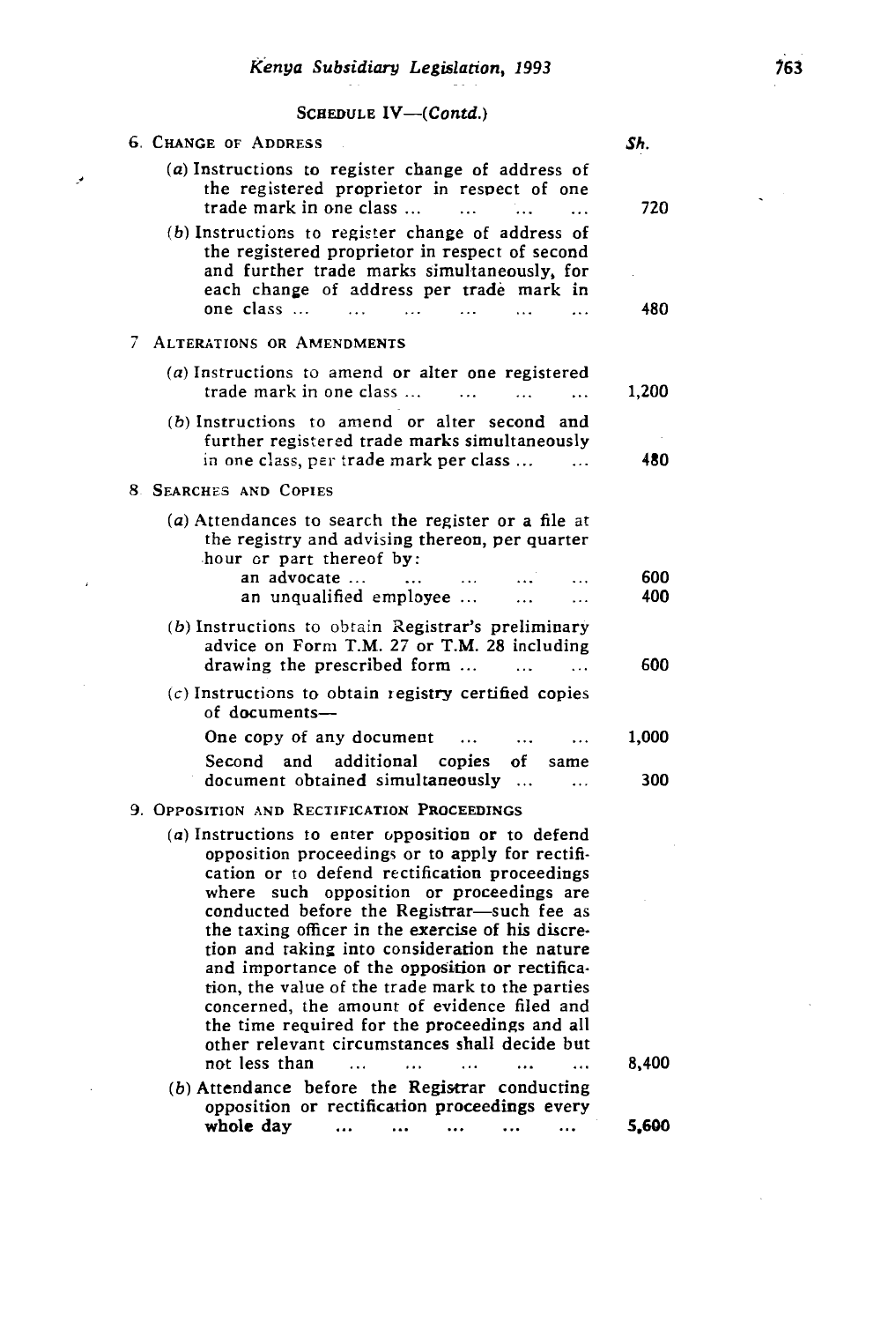| SCHEDULE IV-(Contd.)<br>Sh.<br>2,800<br>$(c)$ Every half-day or part thereof<br>$(d)$ On interlocutory matters, taking judgement,<br>etc. every 15 minutes or part thereof<br>350<br>10. MISCELLANEOUS MATTERS<br>(a) Instructions to advise on registrability of a<br>mark, or on a point of law or practice; such<br>fee as may be reasonable in the circumstances,<br>but not less than<br>.<br>(b) Attendance on the Registrar, for every 15<br>minutes or part thereof-<br>$(i)$ for argument $\dots$<br>$\ddotsc$<br>(ii) for filing papers<br>$\cdots$<br>.<br>(c) Correspondence, where charged for separately<br>(see the note to this part of this Schedule)<br>(i) per letter<br>$\cdots$<br>or per folio $\ldots$<br>$\ddotsc$<br>$\ddotsc$<br>(ii) receiving and perusing letters:<br>per letter<br>40<br>or per folio $\ldots$<br>24<br>$\cdots$<br>$\cdots$<br>(d) Drawing all other necessary documents (notices<br>of opposition, statutory declarations, counter-<br>statements, etc.) per folio<br>160<br>files copies, per folio<br>16<br>$\ddot{\phantom{0}}$<br>$\ddotsc$<br>(e) Perusing documents, pleadings, statutory decla-<br>rations, etc. to be charged for as for perusals<br>at item 8 (a) of Schedule VI<br>$(f)$ All other necessary attendances (including<br>attendances to take minutes of evidence of<br>witnesses other than the party for whom the<br>advocate is acting), per quarter hour or part |         |     |
|---------------------------------------------------------------------------------------------------------------------------------------------------------------------------------------------------------------------------------------------------------------------------------------------------------------------------------------------------------------------------------------------------------------------------------------------------------------------------------------------------------------------------------------------------------------------------------------------------------------------------------------------------------------------------------------------------------------------------------------------------------------------------------------------------------------------------------------------------------------------------------------------------------------------------------------------------------------------------------------------------------------------------------------------------------------------------------------------------------------------------------------------------------------------------------------------------------------------------------------------------------------------------------------------------------------------------------------------------------------------------------------------------------------------------------------------|---------|-----|
|                                                                                                                                                                                                                                                                                                                                                                                                                                                                                                                                                                                                                                                                                                                                                                                                                                                                                                                                                                                                                                                                                                                                                                                                                                                                                                                                                                                                                                             |         |     |
|                                                                                                                                                                                                                                                                                                                                                                                                                                                                                                                                                                                                                                                                                                                                                                                                                                                                                                                                                                                                                                                                                                                                                                                                                                                                                                                                                                                                                                             |         |     |
|                                                                                                                                                                                                                                                                                                                                                                                                                                                                                                                                                                                                                                                                                                                                                                                                                                                                                                                                                                                                                                                                                                                                                                                                                                                                                                                                                                                                                                             |         |     |
| 2,500<br>700<br>200                                                                                                                                                                                                                                                                                                                                                                                                                                                                                                                                                                                                                                                                                                                                                                                                                                                                                                                                                                                                                                                                                                                                                                                                                                                                                                                                                                                                                         |         |     |
|                                                                                                                                                                                                                                                                                                                                                                                                                                                                                                                                                                                                                                                                                                                                                                                                                                                                                                                                                                                                                                                                                                                                                                                                                                                                                                                                                                                                                                             |         |     |
|                                                                                                                                                                                                                                                                                                                                                                                                                                                                                                                                                                                                                                                                                                                                                                                                                                                                                                                                                                                                                                                                                                                                                                                                                                                                                                                                                                                                                                             |         |     |
|                                                                                                                                                                                                                                                                                                                                                                                                                                                                                                                                                                                                                                                                                                                                                                                                                                                                                                                                                                                                                                                                                                                                                                                                                                                                                                                                                                                                                                             |         |     |
| 100<br>60                                                                                                                                                                                                                                                                                                                                                                                                                                                                                                                                                                                                                                                                                                                                                                                                                                                                                                                                                                                                                                                                                                                                                                                                                                                                                                                                                                                                                                   |         |     |
|                                                                                                                                                                                                                                                                                                                                                                                                                                                                                                                                                                                                                                                                                                                                                                                                                                                                                                                                                                                                                                                                                                                                                                                                                                                                                                                                                                                                                                             |         |     |
|                                                                                                                                                                                                                                                                                                                                                                                                                                                                                                                                                                                                                                                                                                                                                                                                                                                                                                                                                                                                                                                                                                                                                                                                                                                                                                                                                                                                                                             |         |     |
|                                                                                                                                                                                                                                                                                                                                                                                                                                                                                                                                                                                                                                                                                                                                                                                                                                                                                                                                                                                                                                                                                                                                                                                                                                                                                                                                                                                                                                             |         |     |
|                                                                                                                                                                                                                                                                                                                                                                                                                                                                                                                                                                                                                                                                                                                                                                                                                                                                                                                                                                                                                                                                                                                                                                                                                                                                                                                                                                                                                                             |         |     |
|                                                                                                                                                                                                                                                                                                                                                                                                                                                                                                                                                                                                                                                                                                                                                                                                                                                                                                                                                                                                                                                                                                                                                                                                                                                                                                                                                                                                                                             |         |     |
|                                                                                                                                                                                                                                                                                                                                                                                                                                                                                                                                                                                                                                                                                                                                                                                                                                                                                                                                                                                                                                                                                                                                                                                                                                                                                                                                                                                                                                             |         |     |
|                                                                                                                                                                                                                                                                                                                                                                                                                                                                                                                                                                                                                                                                                                                                                                                                                                                                                                                                                                                                                                                                                                                                                                                                                                                                                                                                                                                                                                             |         |     |
|                                                                                                                                                                                                                                                                                                                                                                                                                                                                                                                                                                                                                                                                                                                                                                                                                                                                                                                                                                                                                                                                                                                                                                                                                                                                                                                                                                                                                                             |         |     |
|                                                                                                                                                                                                                                                                                                                                                                                                                                                                                                                                                                                                                                                                                                                                                                                                                                                                                                                                                                                                                                                                                                                                                                                                                                                                                                                                                                                                                                             |         |     |
|                                                                                                                                                                                                                                                                                                                                                                                                                                                                                                                                                                                                                                                                                                                                                                                                                                                                                                                                                                                                                                                                                                                                                                                                                                                                                                                                                                                                                                             |         |     |
|                                                                                                                                                                                                                                                                                                                                                                                                                                                                                                                                                                                                                                                                                                                                                                                                                                                                                                                                                                                                                                                                                                                                                                                                                                                                                                                                                                                                                                             | thereof | 300 |

Note.-The fees in items 1, 2, 3, 4, 5, 6 and 7 above are inclusive, unless otherwise provided, of drawing statutory forms and authorizations as necessary, and of all necessary routine correspondence with and attendances at the registry and correspondence with the client, but they do not cover additional matters shown in items 8 and 9 and work occasioned by objections or queries by the Registrar or third parties or by any  $\alpha$  charged in a correct in a cordinate in a cordinate in a coomphication or ur<br>———————————————————

#### **SCHEDULE V**

FEES IN RESPECT OF BUSINESS THE REMUNERATION FOR WHICH IS NOT OTHERWISE PRESCRIBED OR WHICH HAS BEEN THE SUBJECT OF AN ELECTION UNDER PARAGRAPH 22

#### PART I-AGREED HOURLY RATE

1. Fees falling to be assessed under this Schedule may either be charged in accordance with paragraph 2 of this Part or assessed in accodance with Part II.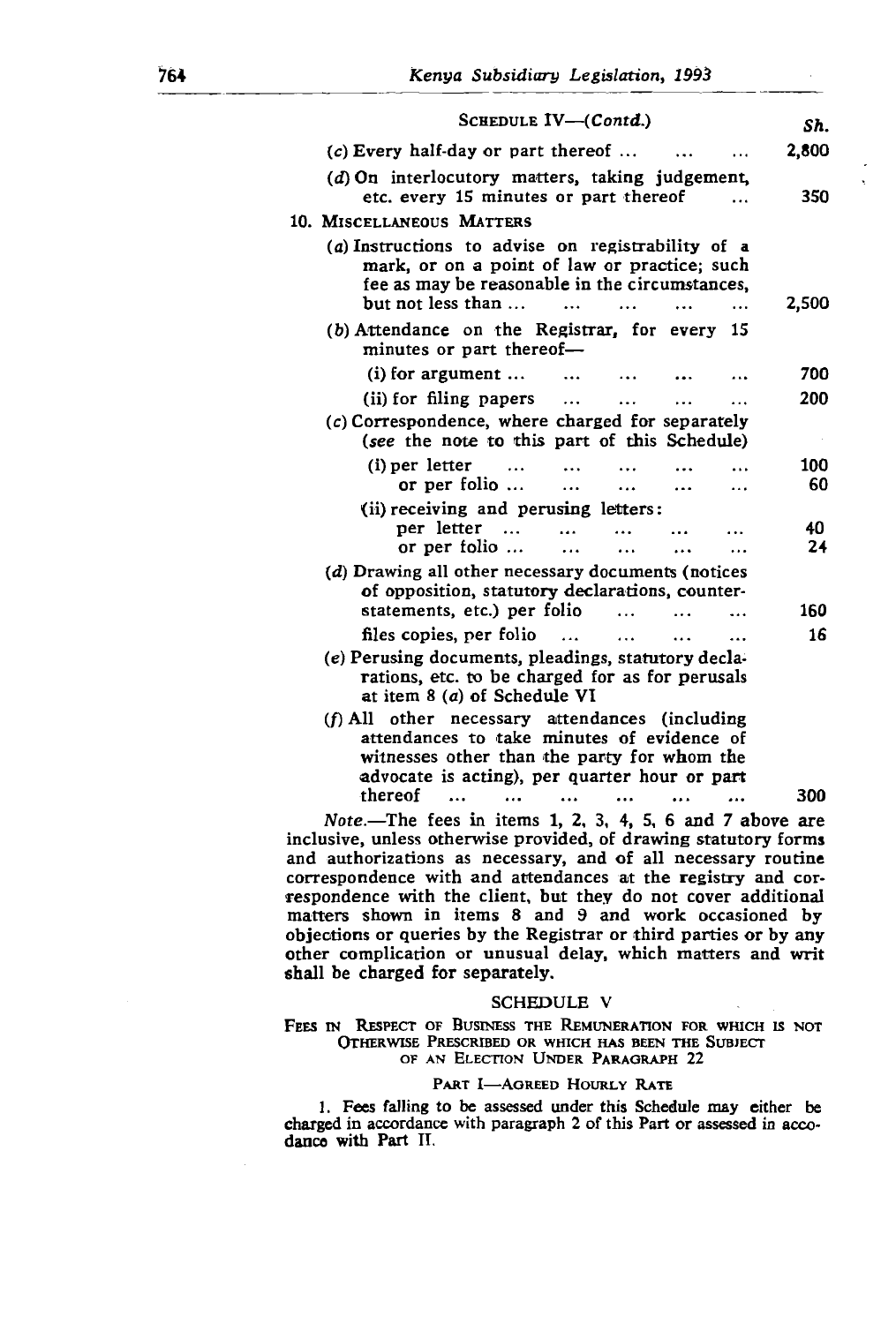**SCHEDULE V-(Contd.)**<br>2. An advocate may charge his fees at such hourly rate or rates as may be agreed with his client from time to time.

#### Commentary

labour required, the number of the number and length of the papers of the papers of the papers of the papers of the papers of the papers of the papers of the papers of the papers of the papers of the papers of the papers o persuade persuaded that advocates should be encouraged. to charge fees on an hourly rate basis. This is the most widely-used basis internationally and is fair to both advocate and client. Many clients expect phally and is tair to both advocate and client. Many clients  $exp(-\frac{1}{2}t)$ to quote their hourly rates and most aid agencies seeks emunerate professionals on this basis.

#### PART II-ALTERNATIVE METHOD OF ASSESSMENT

#### 1. INSTRUCTIONS

Such fee for instructions as, having regard to the care and labour required, the number and length of the papers to be perused, the nature or importance of the matter, the amount or value of the subject matter involved, the interest of the parties, complexity of the matter and all other circumstances of the case, may be fair and reasonable, but so that due allowance shall be given in the instruction fee for other charges raised under this Schedule.

# **2. Drawing and Perusing, etc.**  $S_h$ .  $S_h$ .

|    |                                                                                                                                                                                                                         |           |                  |           |                      |                                   |                      | .     |
|----|-------------------------------------------------------------------------------------------------------------------------------------------------------------------------------------------------------------------------|-----------|------------------|-----------|----------------------|-----------------------------------|----------------------|-------|
|    | For drawing                                                                                                                                                                                                             | $\cdot$ . | $\cdot$ $\cdot$  | $\cdot$ . | $\cdot$ .            |                                   | $\ddot{\phantom{0}}$ | 80    |
|    | For engrossing                                                                                                                                                                                                          |           |                  |           |                      |                                   |                      | -16   |
|    |                                                                                                                                                                                                                         |           |                  | $\cdots$  |                      | $\cdot \cdot$ $\cdot$ $\cdot$     | $\ddots$             | -10   |
|    | For fair copying<br>For perusing                                                                                                                                                                                        |           |                  | $\cdots$  | $\cdots$             | $\cdot$ .                         |                      | 24    |
| 3. | <b>ATTENDANCES</b>                                                                                                                                                                                                      |           |                  |           |                      |                                   |                      |       |
|    | In ordinary cases, per 15 minutes or part thereof<br>On routine telephone calls within Kenya for 3 minutes or                                                                                                           |           |                  |           |                      |                                   |                      | 250   |
|    | part thereof                                                                                                                                                                                                            |           |                  |           |                      |                                   | $\ddot{\phantom{0}}$ | 50    |
|    | In other cases the taxing officer may increase or diminish<br>the above charges if for any special reason he sees it fit.                                                                                               |           |                  |           |                      |                                   |                      |       |
|    | 4. TIME ENGAGED                                                                                                                                                                                                         |           |                  |           |                      |                                   |                      |       |
|    | Where charge is so based in lieu of charges per item of<br>work done: per hour or part thereof                                                                                                                          |           |                  |           |                      |                                   | $\ddot{\phantom{0}}$ | 1,000 |
| 5. | <b>CORRESPONDENCE</b>                                                                                                                                                                                                   |           |                  |           |                      |                                   |                      |       |
|    | Letters $\cdots$ $\cdots$ $\cdots$                                                                                                                                                                                      |           |                  |           |                      |                                   | $\cdot$ .            | 100   |
|    | or per folio $\ldots$                                                                                                                                                                                                   |           | and the state of |           |                      |                                   | $\cdot$ .            | 60    |
|    | Receiving and perusing letters                                                                                                                                                                                          |           |                  |           |                      |                                   | $\cdot$ .            | - 40  |
|    | or per folio $\cdot$ $\cdot$ $\cdot$ $\cdot$ $\cdot$                                                                                                                                                                    |           |                  | $\cdot$ . | $\ddot{\phantom{0}}$ | . .                               | $\ddot{\phantom{0}}$ | 24    |
|    | <b>6. OPINIONS</b>                                                                                                                                                                                                      |           |                  |           |                      |                                   |                      |       |
|    | For formal written opinion, such fee as may be reason-<br>able in the circumstances, having regard to the same consi-<br>derations as set out above for the assessment of instruc-<br>tions, but not less than $\cdots$ |           |                  |           |                      |                                   | $\cdots$             | 1.000 |
|    |                                                                                                                                                                                                                         |           |                  |           |                      |                                   |                      |       |
|    | 7. JOURNEYS FROM HOME                                                                                                                                                                                                   |           |                  |           |                      |                                   |                      |       |
|    | For every day of not less than seven hours employed in                                                                                                                                                                  |           |                  |           |                      |                                   |                      |       |
|    | travelling                                                                                                                                                                                                              |           | $\ddotsc$        |           |                      | and the state of the state of the | $\ddot{\phantom{0}}$ | 5.000 |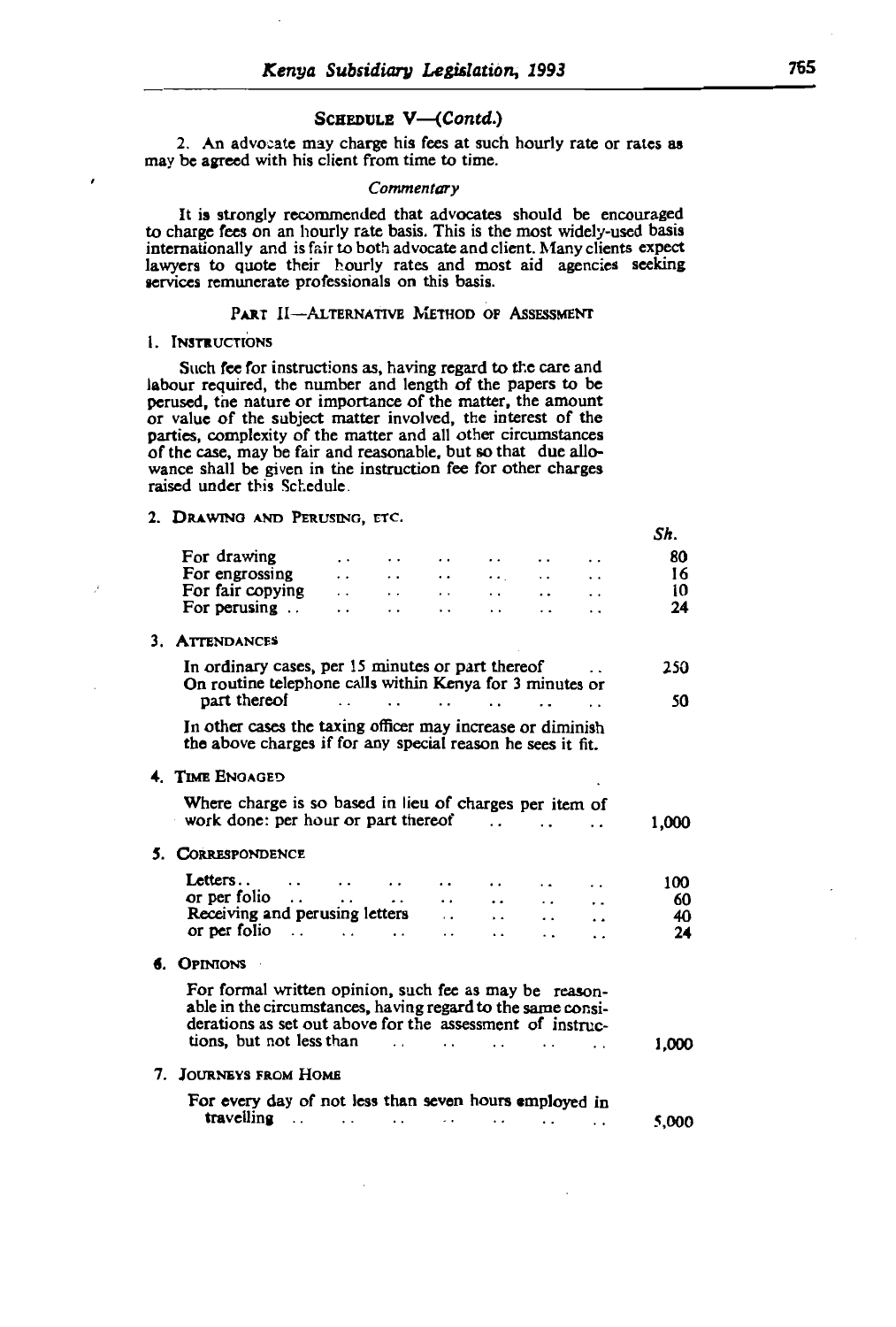#### SCHEDULE  $V$ — $(Contd.)$

| Where a lesser time than seven hours is so employed, por<br>hour |               |                      |        |               |   |  | Sh |
|------------------------------------------------------------------|---------------|----------------------|--------|---------------|---|--|----|
|                                                                  | $\sim$ $\sim$ | $\sim$ $\sim$ $\sim$ | $\sim$ | $\sim$ $\sim$ | . |  | 80 |

 $t_{\text{ref}}$  the scale siall behalf, subject to a subject to a subject to a subject to a subject to a subject to a subject to a subject to a subject to a subject to a subject to a subject to a subject to a subject to a subje I that the taxing officer may increase or diminish the above allowance if for any special reason he sees it fit.

#### ceedings at the instance of the same advocate the scale does 8. DEBT COLLECTION

of this Schedule or under Schedule VI or Schedule VIII  $ct$  or non-contentious  $\alpha$ to charge therefor upon the following inclusive scale in lieu of charging per item for work done. Provided that in any case where not more than one letter of demand has been writcale shall be reduced by one-half, subject to a of Sh. 150; and provided further that where the letter of demand is followed by the institution of proceedings at the instance of the same advocate the scale does not apply and the letter shall be charged for under item 5 of this Schedule or under Schedule  $\overline{VI}$  or Schedule VIII as may be appropriate.  $\alpha$ does not exceed  $\alpha$ . 10,000..  $\alpha$ 

| (a) Where the amount of the debt'does not exceed Sh. 1,000                                                     | 300                                                             |
|----------------------------------------------------------------------------------------------------------------|-----------------------------------------------------------------|
| (b) Where the amount of the debt exceeds Sh. 1,000 but<br>does not exceed Sh. 3,000                            | 500                                                             |
| $(c)$ Where the amount of the debt exceeds Sh. 3,000 but<br>does not exceed Sh. $6,000$                        | 700                                                             |
| (d) Where the amount of the debt exceeds Sh. 6,000 but<br>does not exceed $Sh. 10,000$<br>$\ddot{\phantom{a}}$ | 900                                                             |
| (e) Where the amount of the debt exceeds Sh. 10,000 but<br>does not exceed Sh. $100,000$                       | 1.000<br>plus 5 per<br>cent on the<br>amount<br>over<br>10,000  |
| (f) Where the amount of the debt exceeds Sh. $100,000$ .                                                       | 5.500<br>plus 1 per<br>cent on the<br>amount<br>over<br>100,000 |

#### 9. CHATTELS TRANSFERS

For drawing and completing an instrument under the Chattels Transfer Act including all necessary and proper searches, affidavits, stamping and registration.

 $(a)$  Where the amount secured does not exceed Sh. 50,000 2,000

(b) Where the amount secured exceeds Sh. 50,000 one-half of the scale fee under 1 of the First Scale of Schedule I adjusted in accordance with the notes to that Schedule.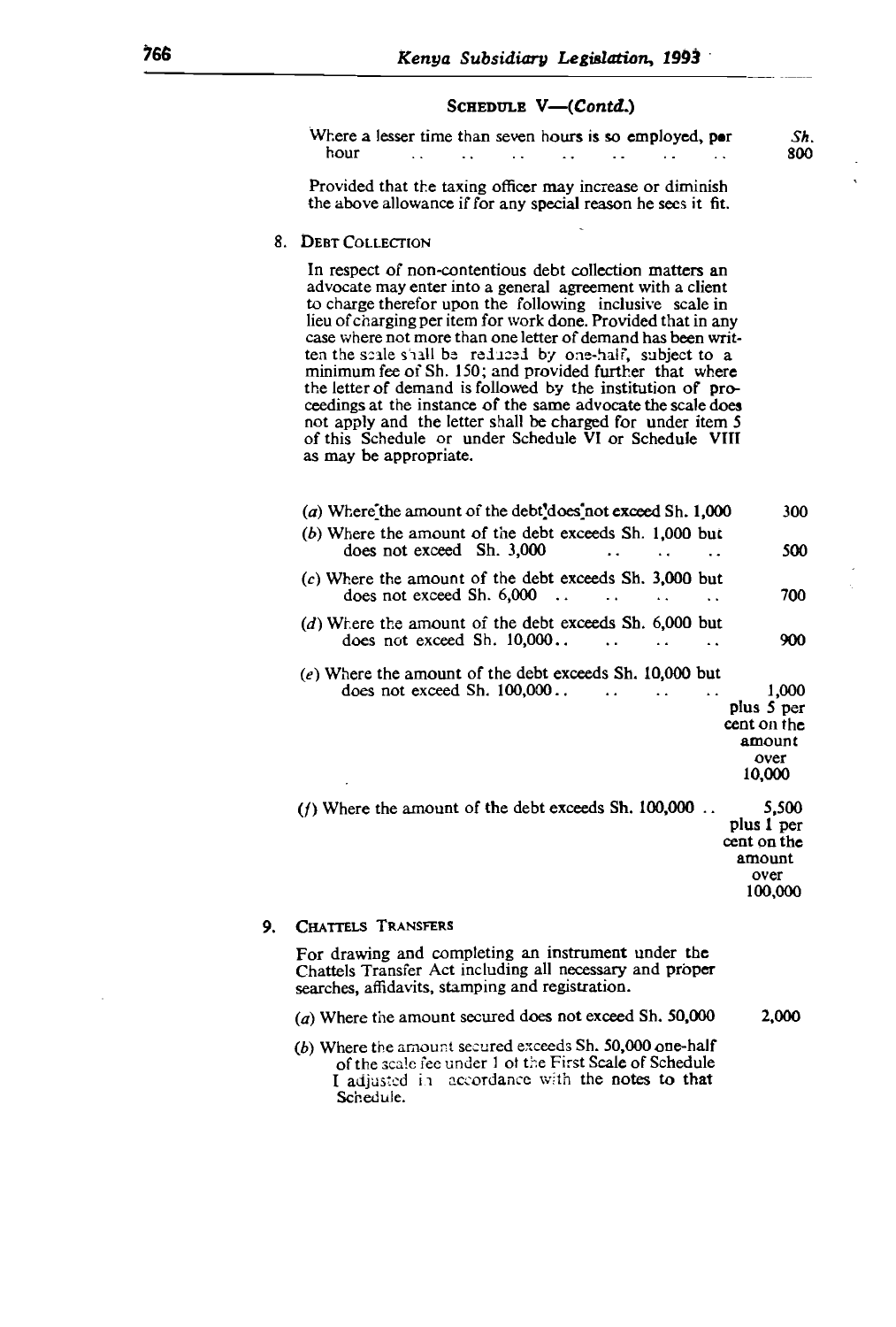#### SCHEDULE VI  $p_{\text{out}}$  origination originating summons of  $p_{\text{out}}$

#### mots of Proceedings in the High Court is for the value of the subject matter can be value of the subject matter can be value of the subject matter can be value of the subject matter can be value of the subject matter can be value of the subject matter can be v

#### A.-PARTY AND PARTY COSTS between the parties and-

## *That value exceeds But does not exceed*

*Sh. Sh. Sh.* on shan increase of *funess* 200,000 9,000 otherwise provide) reduce it:

otherwise provide) reduce it:

in any proceedings (whether commenced by t (wheth petition originating summons ornotice of notion) in which no defence or other denial of liability is filed: where the value of the subject matter can be determined from the pleading, judgment or estimated between the parties and-

 $\sum_{i=1}^{n} b_i$  To sue in any proceeding described in paragraph (a) eas but does not exceed

| Sh.          | Sh.     | Sh.                     |  |
|--------------|---------|-------------------------|--|
|              | 100,000 | 7,000                   |  |
| 100,000      | 200,000 | 9,000                   |  |
| 200,000      | 500,000 | 10.500                  |  |
| 500,000      | 750,000 | 13,500                  |  |
| Over 750,000 |         | 13,500                  |  |
|              |         | plus 1 per cent the     |  |
|              |         | amount over Sh. 750,000 |  |

 $\ldots$   $\ldots$   $\ldots$ in any proceedings described in paragraph  $(a)$ where a defence or other denial of liability is filed; or to have an issue determined arising out of interpleader or other proceedings before or after suit; or to present or oppose an appeal where the value of the subjectmatter can be determined from the pleadings, judg-<br>ment or settlement between the parties and— (c) To definition between the parties and

|              | I hat value exceeds But does not exceed |                        |  |
|--------------|-----------------------------------------|------------------------|--|
| Sh.          | Sh.                                     | Sh.                    |  |
|              | 100,000                                 | 15,000                 |  |
| 100,000      | 200,000                                 | 20,000                 |  |
| 200,000      | 500,000                                 | 30,000                 |  |
| 500,000      | 750,000                                 | 36,000                 |  |
| Over 750,000 |                                         | 36,000                 |  |
|              |                                         | plus 1 per cent on the |  |
|              |                                         | amount over Sh 750,000 |  |

- amount over  $\mathbf{5}$ 0.  $750,000$ (c) To defend proceedings where the defendant substati-<br> $\bar{\ast}$  ally adopts the defence of another defendant: an to determine of another determined  $\lim_{\Delta t \to 0}$
- $t$  calculated under sub-paragraph  $t(a)$ . (d) To defend any other proceedings: an instruction fee calculated under sub-paragraph  $1$  (b).
- (e) Bankruptcy proceedings-

| $(i)$ debtors applicant—                       |                      | Sh.             |
|------------------------------------------------|----------------------|-----------------|
| to present or oppose a debtor's petition       | $\ddot{\phantom{0}}$ | 1.000           |
| to apply or oppose discharge                   | . .                  | 500             |
| $(ii)$ creditor's application-                 |                      |                 |
| to apply for issue of a bankruptcy notice      | $\ddot{\phantom{0}}$ | 30 <sub>0</sub> |
| to present or oppose a creditor's petition     | $\ddot{\phantom{0}}$ | 1,500           |
| to apply for or to oppose a discharge $\ldots$ |                      | 1,000           |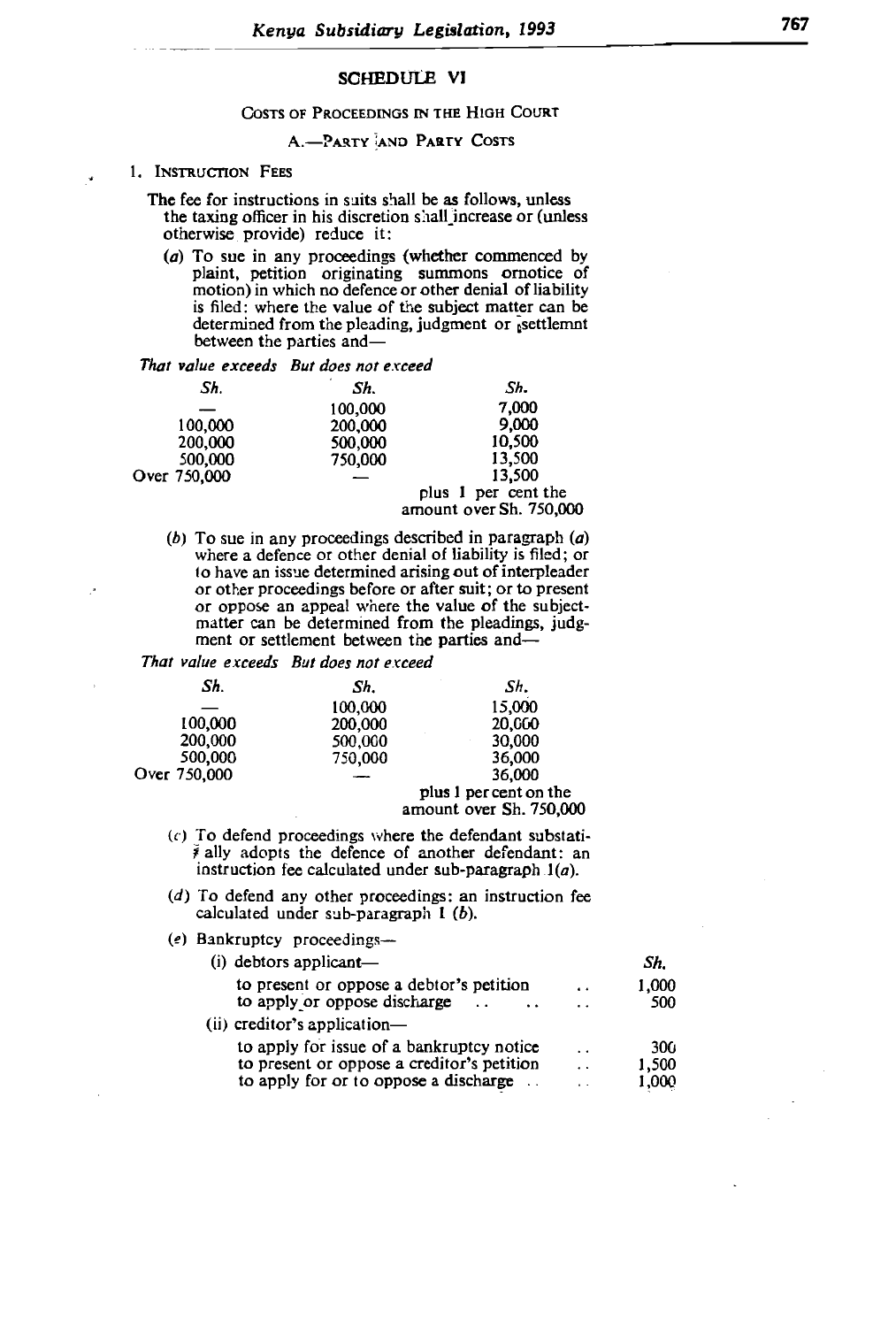## $S$ CHEDITI E  $VI$  (Contd.)

16,000

| ocococce vi-<br>1601.LL.                                                                                                                           |              |
|----------------------------------------------------------------------------------------------------------------------------------------------------|--------------|
| (f) Companies-                                                                                                                                     | Sh           |
| (i) to present or oppose proceeding under rule $5(1)$<br>of the Companies (Winding-up) Rules                                                       | 6,000        |
| (ii) to present or oppose any other proceedings under<br>the Companies Act, or to support a petition for<br>winding-up a company<br>$\sim$         | 1,200        |
| $\mathcal{L}$ ) Matrimonial causes-                                                                                                                |              |
| (i) to present a petition for dissolution of marriage,<br>nullity, judicial separation, or restitution of<br>conjugal rights-                      |              |
| where the proceedings are not defended<br>$\ddot{\phantom{a}}$                                                                                     | 6,000        |
| where the proceedings are defended, or to                                                                                                          |              |
| defend proceedings, such sum as may be reason-<br>able but not less than                                                                           | 16,000       |
| (ii) to apply for additional or ancillary relief, or for<br>custody or access-                                                                     |              |
| if the application is dealt with together with<br>the petition or answer, as the case may be                                                       | 1,000        |
| if the application is not dealt with together<br>the petition or answer<br>$\mathbf{r}$                                                            | 4,000        |
| (iii) to apply for a Registrar's certificate<br>$\ddot{\phantom{0}}$<br>$\alpha$ .                                                                 | 250          |
| (iv) to present or oppose an application to a judge<br>under the Matrimonial Causes Rules or Guardian-                                             |              |
| ship of Infants Act not otherwise provided for:<br>such sum as may be reasonble but not less than                                                  | 900          |
| $(h)$ Adoption and guardianship-                                                                                                                   |              |
| (i) to present or oppose an application for adoption:<br>such sum as may be reasonable but not less than                                           | 4,000        |
| (ii) to present or oppose an application for guard-<br>ianship: such sum as may be reasonable but not                                              | 5,000        |
| less than<br>$\ddot{\phantom{a}}$<br>$(i)$ To present or oppose an election petition                                                               | 14,000       |
| $(i)$ Prerogative orders—                                                                                                                          |              |
| To present or oppose an application for a prero-                                                                                                   |              |
| gative order: such sum as may be reasonable<br>but not less than                                                                                   | 14,000       |
| $(k)$ To present or oppose objections to an award made by                                                                                          |              |
| an arbitrator<br>$\sim 10$<br>$\ddot{\phantom{a}}$<br>$\ddot{\phantom{1}}$                                                                         | 4,000        |
| (f) To sue or defend in any case not provided for above:<br>such sum as may be reasonable but not less than                                        | 4,000        |
| (m) To present or oppose an appeal in any case not provi-<br>ded for above: such sum as may be reasonable but                                      |              |
| not less than<br><b>Contract Contract</b><br>$\sim$ $\sim$<br><b>Contractor</b><br>(n) To counter-claim: a fee under subparagraph $(a)$ or $(b)$ , | 3,000        |
| as appropriate.<br>(o) Matters arising during proceedings-                                                                                         |              |
|                                                                                                                                                    |              |
| (i) to prepare an afidavit<br>(ii) to prepare interrogatories or answers thereto                                                                   | 300<br>2,000 |
| (iii) to apply for a commission or letter of request for                                                                                           |              |
| the examination of a witness<br>$\ddot{\phantom{0}}$                                                                                               | 1,000        |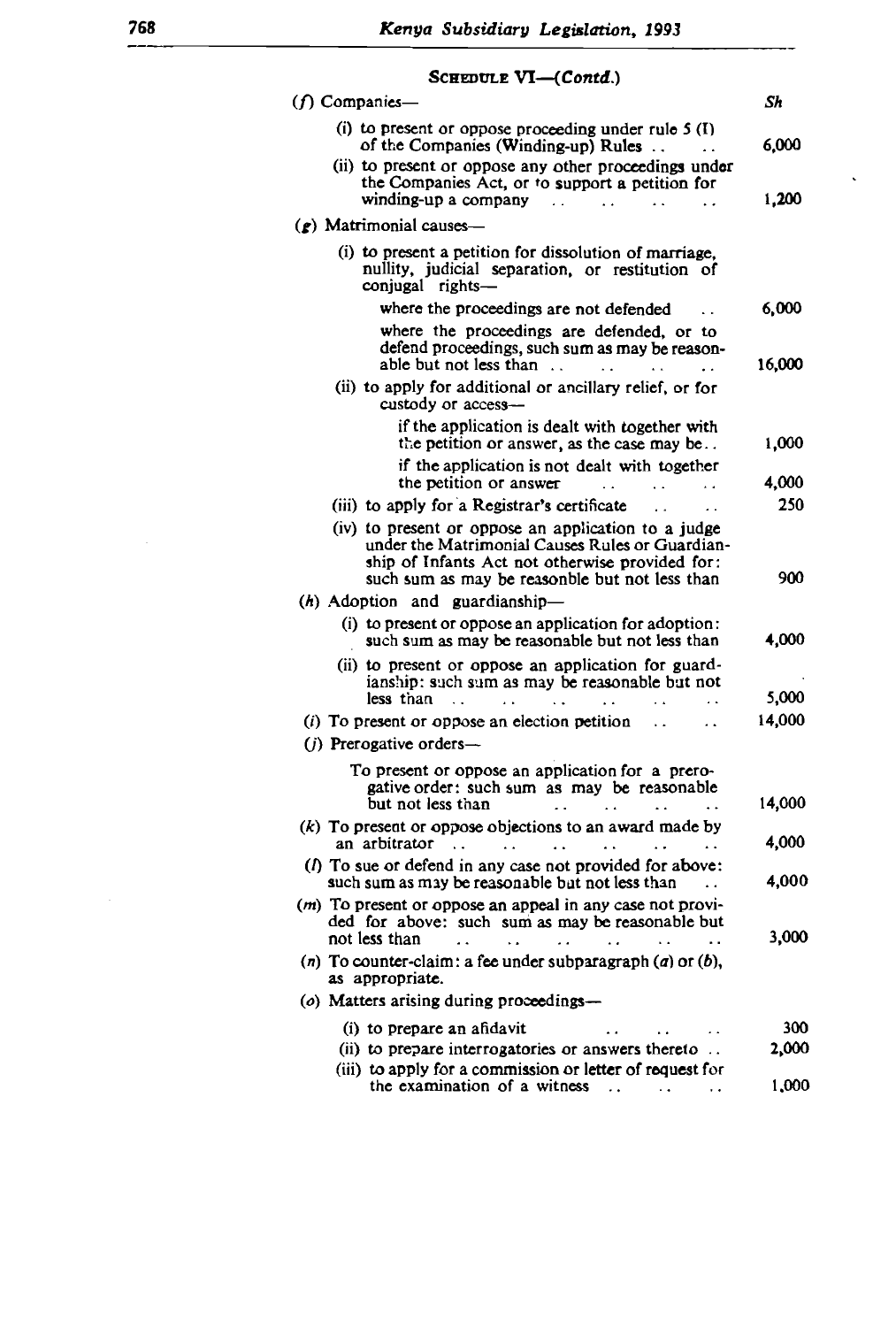(iv) to present an application for a temporary injuries  $\mathcal{L}$ 

# $\text{Common} = \text{UT}$  (Contd)

| (iv) to prepare a brief for counsel in relation to a<br>commission for examination of a person not<br>residing in Kenya: such sum as may be reasona-<br>ble but not less than | Sh.<br>6.000 |
|-------------------------------------------------------------------------------------------------------------------------------------------------------------------------------|--------------|
| $(v)$ to prepare a case stated for the opinion of the<br>court: such sum as may be reasonable but not<br>less than<br>$\ddot{\phantom{a}}$                                    | 2,000        |
| (iv) to present an application for a temporary injunc-<br>tion or similar order if unopposed                                                                                  | 1,000        |
| to present or oppose in cases where the judge<br>shall certify that the matter is complex                                                                                     | 10,000       |
| to present or oppose in ordinary cases: such sum<br>as may be reasonable but not less than                                                                                    | 2.000        |
| (vii) to present or oppose any other application not<br>otherwise provided for, whether by summons in<br>in chambers or by notice of motion—                                  |              |
| where the application is unopposed $\ldots$                                                                                                                                   | 500          |
| where the application is opposed, such sum<br>as may be reasonable but not less than                                                                                          | 500          |
| ていへん                                                                                                                                                                          |              |

Provided that

- $(i)$  the taxing officer, in the exercise of this discretion, shall take into consideration the other fees and allowances to the advocate (if any) in respect of of the work to which any such allowance applies, the nature and importance of the cause or matter the amount involved, the interest of the parties. the general conduct of the proceedings, a direction by the trial judge, and all other relevant circumstances:
- (ii) in any case which a certificate for more than one advocate has been given by the judge, the the instruction fee allowed on taxation as between party and party shall be increased by one-third and other charges shall be doubled where requisite;
- (iii) in any case which a certificate for senior counsel has been given by the judge, the instruction fee allowed on taxation as between party and party shall be increased by one-half and other charges shall be doubled where requisite, the allowance for attendances of senior counsel in court conducting or leading the cause being on the higher scale;  $t$
- (iv) for the purpose of assessing an instruction fee in any suit-
	- (a) for the possession of premises, with or without a claim for arrears of rent: or
	- $(b)$  for the specific performance of a lease, the value of the subject-matter shall be taken to be the arrears of rent or mesne profits, if any, that may be found due, increased by sum equivalent to the annual rental value of the premises or to one-tenth of the capital value of the premises, whichever is the higher;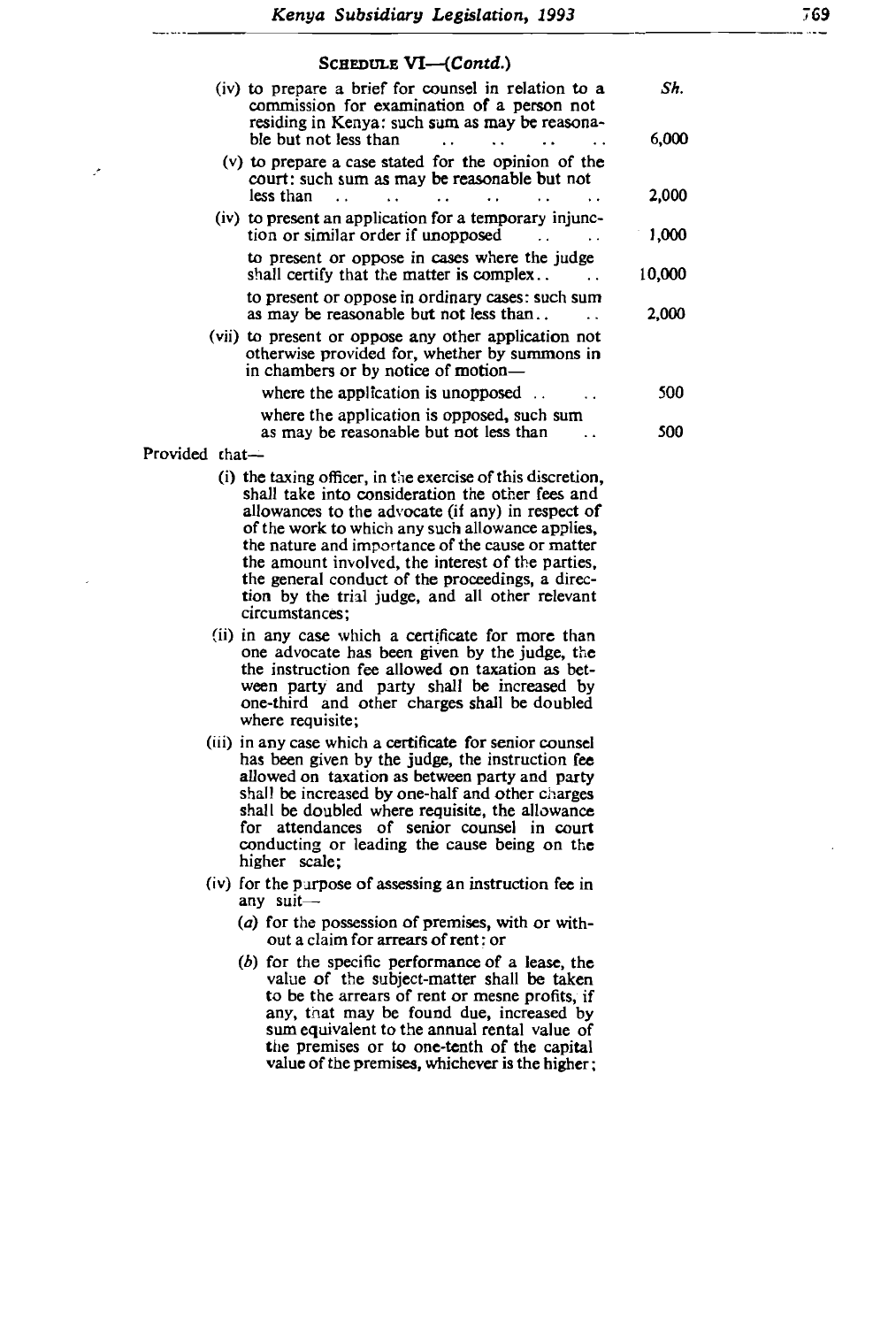#### $\mathcal{L}$  or where the planet into court  $\mathcal{L}$ HEDULE  $V1 \rightarrow (Conta.)$

- $(v)$  for the purposes of assessing an instruction fee in a case where payment into court has been made under Order XXVI of the Civil Procedure Rules the following rules shall apply-
	- (a) where the plaintiff accepts payment into court under the provisions of Order XXVI, rule  $2(1)$ , he may claim the full instruction the instruction fee.  $fcc$ :
	- (b) where the plaintiff accepts payment into court<br>after the the time allowed by Order XXVI, rule  $\left[2\right]$  (1), but before one month after the setting down of the case for hearing, he may claim three quarters of the instruction fee;
	- $(c)$  where the plaintiff does not accept the payment into court and does not recover more than the payment, he may claim his costs to<br>the date of payment including one-half of the instruction fee. considers reasonable but it does not include any

#### 2. FEES FOR GETTING UP OR PREPARING FOR TRIAL

In any case in which a denial of liability is filed or in which issues for trial are joined by the pleadings, a fee for getting up and preparing the case for trial shall be allowed ating the case for that shall be allowed  $\frac{1}{2}$  $t_{\text{interaction}}$  is allowed against the particle one-quarter of the instruction fee allowed on taxation:

Provided that-

- $(i)$  this fee may be increased as the taxing officer considers reasonable but it does not include any work comprised in the instruction fee;
- (ii) no fee under this paragraph is chargeable until<br>the case has been confirmed for hearing, but an additional sum of not more than 10 per cent of the instruction fee allowed on taxation may, if the judge so directs, be allowed against the party seeking the adjournment in respect of each occasion upon which a confirmed hearing is adjourned;
- (iii) in every case which is not heard the taxing officer must be satisfied that the case has been prepared for trial under this paragraph.
- 3. FEE FOR GETTING UP AN APPEAL

In any appeal to the High Court in which a respondent appears at the hearing of the appeal and which the court at the conclusion of the hearing has certified that in view of the extent or difficulty of the work required to be done subsequently to the lodging of the appeal the case is a proper one for consideration of a getting up fee, the taxing officer may allow such a fee in addition to the instruction fee.

- 4. DRAWING
	- (a) Concise statement, plaint, written statement of defence, interlocutory application, notice of motion or chamber application, originating summons, affidavit, petition of appeal, interrogatories, agreement for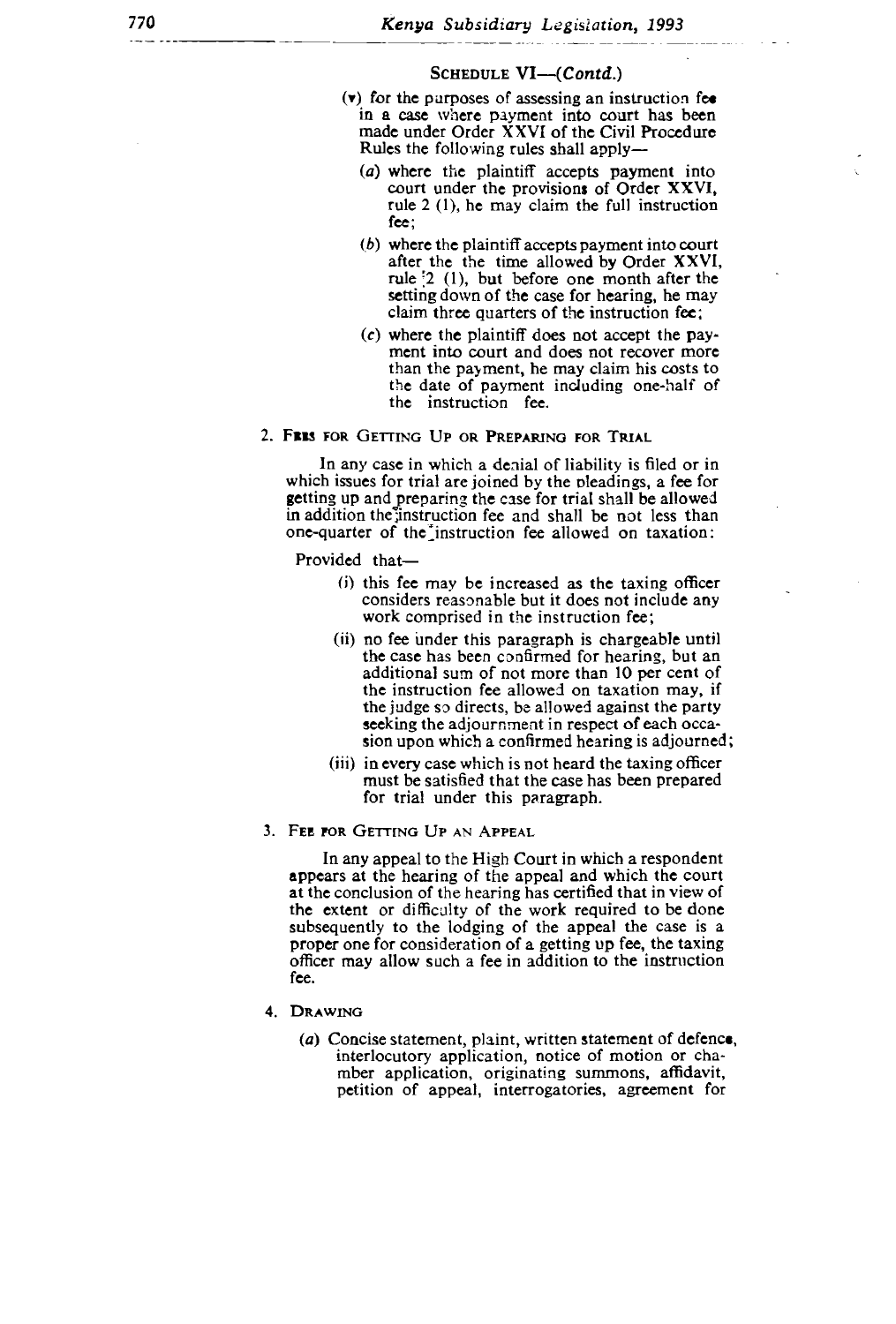ر<br>در در بار<br>سیستان

 $\bar{\mathcal{F}}$ 

 $\hat{\varphi}^{\dagger}$ 

 $\sim$ 

 $\mathcal{L}$  creditors or debtor be adjusted by a debtor be adjusted by a debtor be adjusted by a debtor be adjusted by

# $\alpha_{\text{meas}} = \text{ML}$  ( $\alpha_{\text{on}}(t)$ )

| compromise, adjustment or satisfaction of suit,                                                                                                                                                                                                                                    |                          |                        |
|------------------------------------------------------------------------------------------------------------------------------------------------------------------------------------------------------------------------------------------------------------------------------------|--------------------------|------------------------|
| or for reference to arbitration or any other pleading<br>not otherwise provided for-                                                                                                                                                                                               |                          | Sh.                    |
| (i) four folios or less<br>$\sim$ $\sim$                                                                                                                                                                                                                                           |                          | 350                    |
| (ii) in excess of four folios: additional per folio after<br>the first four folios.<br>$\mathbf{A}$                                                                                                                                                                                |                          | 50                     |
| $(b)$ Creditor's or debtor's petition that a debtor be adju-<br>dicated insolvent, or notice of objection thereto-                                                                                                                                                                 |                          |                        |
| (i) six folios or less $\ldots$<br>$\mathbf{A}$<br>$\ddot{\phantom{0}}$                                                                                                                                                                                                            |                          | 500                    |
| (ii) in excess of six folios: per folio                                                                                                                                                                                                                                            |                          | 50                     |
| (c) Petition for winding-up of a company incorporated<br>under the Companies Act-                                                                                                                                                                                                  |                          |                        |
| $(i)$ nine folios or less<br>$\mathbf{r}$<br>$\ddot{\phantom{0}}$                                                                                                                                                                                                                  | $\ddot{\phantom{a}}$     | 750                    |
| (ii) in excess of nine folios: per folio<br>$\mathbf{r}$                                                                                                                                                                                                                           | $\mathbf{r}$             | 50                     |
| (d) All other documents (including proofs of witnesses;<br>evidence), so far as necessary: per folio<br>$\sim$ 100 $\mu$                                                                                                                                                           |                          | 60                     |
| (e) Bill of costs; per folio.<br>$\ddot{\phantom{a}}$<br>$\mathbf{A}^{\text{out}}$<br>$\mathbf{r}$ .                                                                                                                                                                               |                          | 60                     |
| (f) Afficavit er return of service<br>$\sim$ $\sim$<br>$\ddot{\phantom{a}}$                                                                                                                                                                                                        |                          | 80                     |
| titive or unnecessary matter shall be disallowed.<br><b>COPIES</b>                                                                                                                                                                                                                 |                          |                        |
| (a) Of plaint, written statement of defence, affidavit,                                                                                                                                                                                                                            |                          |                        |
| petition of appeal, cross objections to petition, inter-<br>rogatories, replies to interrogatories, agreement in<br>satisfaction of suit, or for reference to arbitration,<br>exhibit, bill of costs and every other document<br>(whether for court or opposing party): per folio. |                          | 10                     |
| $(b)$ The actual cost of copies of judge's notes bespoken<br>from day to day as a case proceeds may be allowed if<br>certified for the trial judge.                                                                                                                                |                          |                        |
| $(c)$ Printing: actual costs, supported by vouchers of all<br>necessary printing.                                                                                                                                                                                                  |                          |                        |
| (d) Photostat copies: actual costs, supported by vouchers<br>of all necessary photocopying.                                                                                                                                                                                        |                          |                        |
| (e) All other necessary copies: per folio                                                                                                                                                                                                                                          |                          | 10                     |
| 6. CORRESPONDENCE                                                                                                                                                                                                                                                                  |                          |                        |
| Letters before action or other necessary letters                                                                                                                                                                                                                                   |                          | 70                     |
| or per folio                                                                                                                                                                                                                                                                       | $\sim$ $\sim$            | 40                     |
| 7. ATTENDANCES                                                                                                                                                                                                                                                                     | Ordinary<br>Scale<br>Sh. | Higher<br>Scale<br>Sh. |
| (a) On any necessary application to or formal<br>attendance on the registrar or deputy                                                                                                                                                                                             |                          |                        |
| registrar<br>and the state of the state<br>At offices of court or registrar on routine                                                                                                                                                                                             | 150                      |                        |

771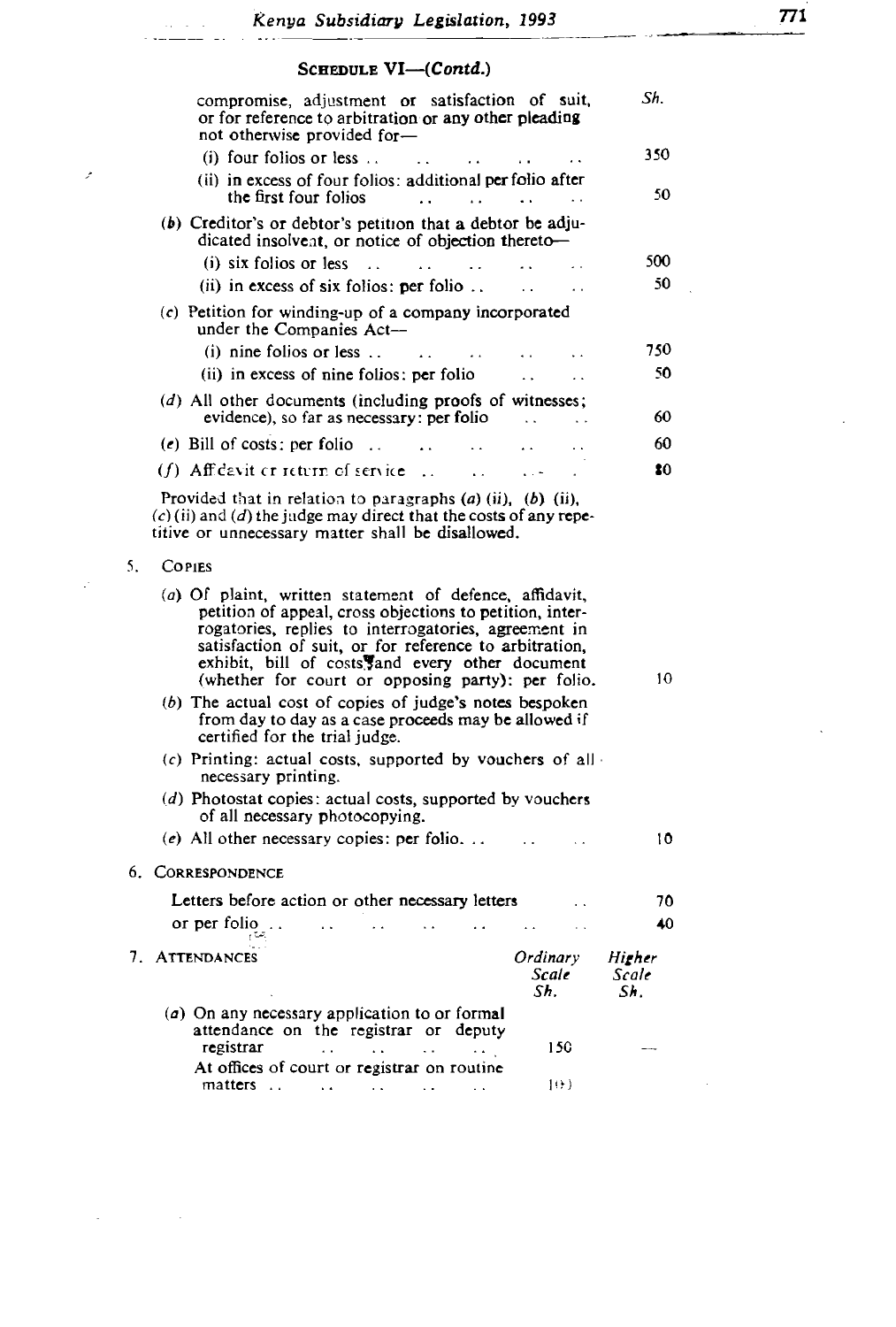## SCHEDULE VI-

| (c) At court in chambers on matters on a date<br>fixed by the court for hearing, when the<br>case cannot be taken or by advocate for                                                                                                                                                                                                      | Ordinary<br>Scale<br>Sh.<br>300 | Higher<br>Scale<br>Sh. |
|-------------------------------------------------------------------------------------------------------------------------------------------------------------------------------------------------------------------------------------------------------------------------------------------------------------------------------------------|---------------------------------|------------------------|
| calling over lists<br>$\cdots$                                                                                                                                                                                                                                                                                                            | 300                             | ۰.                     |
| (d) At court or in chambers before judge not<br>otherwise provided for-                                                                                                                                                                                                                                                                   |                                 |                        |
| (i) half-hour or less                                                                                                                                                                                                                                                                                                                     | 400                             | 600                    |
| (ii) one hour<br>$\ddot{\phantom{0}}$                                                                                                                                                                                                                                                                                                     | 1,200                           | 900                    |
| (iii) half-day<br>$\cdot$ .<br>$\ddot{\phantom{0}}$<br>. .<br>. .                                                                                                                                                                                                                                                                         | 1,600                           | 2,400                  |
| (iv) whole day<br>$\ddot{\phantom{0}}$<br>$\ddot{\phantom{0}}$<br>$\ddot{\phantom{0}}$                                                                                                                                                                                                                                                    | 3,200                           | 4,800                  |
| $(e)$ Routine telephone calls: each necessary<br>telephone call allowed per three minutes<br>or part thereof<br>$\ddot{\phantom{0}}$                                                                                                                                                                                                      | 40                              |                        |
| (f) With a judge on a view, if in court hours,<br>the same fees as for attendance in court<br>conducting case; if out of court hours:<br>per hour including travelling time, in<br>addition to all expenses properly incur-<br>red in getting to and from the place<br>viewed<br>$\ddots$<br>$\ddot{\phantom{a}}$<br>$\ddot{\phantom{a}}$ | 720                             |                        |
| $(g)$ All necessary attendance (including atte-<br>ndances to take minutes of evidence of<br>witnesses other than the party for whom<br>the advocate is appearing) of any nature<br>whatsoever not otherwise provided for:<br>per quarter-hour<br>$\ddot{\phantom{0}}$                                                                    | 180                             |                        |
| <b>8.</b> PERUSALS                                                                                                                                                                                                                                                                                                                        |                                 |                        |
| (a) Of pleadings, memorandum of appeal, record of appeal<br>affidavits, interrogatories and answers<br>notices to admit, petition to wind-upcompany, petition<br>in insolvency, notice of motion in court, originating<br>summons, or other necessary documents not speci-<br>fically provided for: per folio                             | thereto.                        | 20                     |
| $(b)$ of notices and other routine documents                                                                                                                                                                                                                                                                                              |                                 | 30                     |
| $(c)$ of necessary letters: per folio<br>$\ddot{\phantom{0}}$                                                                                                                                                                                                                                                                             |                                 | 20                     |
| 9. SERVICE                                                                                                                                                                                                                                                                                                                                |                                 |                        |
| (a) Within three kilometres of the High Court or district<br>registry of the High Court<br>$\ddot{\phantom{0}}$<br>$\cdot$ .                                                                                                                                                                                                              | И.                              | 80                     |
| (b) Every additional kilometre over three: such amount<br>as is reasonable, not exceeding per kilometre                                                                                                                                                                                                                                   |                                 | 10                     |
| (c) By post, if authorized $\ldots$ . $\ldots$                                                                                                                                                                                                                                                                                            |                                 | 50                     |
| 10. PLANS, MODELS, ETC.                                                                                                                                                                                                                                                                                                                   |                                 |                        |
| Actual costs supported by vouchers of all necessary<br>plans, charts, photographs and models.                                                                                                                                                                                                                                             |                                 |                        |
| 11. TRANSLATIONS                                                                                                                                                                                                                                                                                                                          |                                 |                        |
| Actual costs, supported by vouchers of all necessary<br>translations.                                                                                                                                                                                                                                                                     |                                 |                        |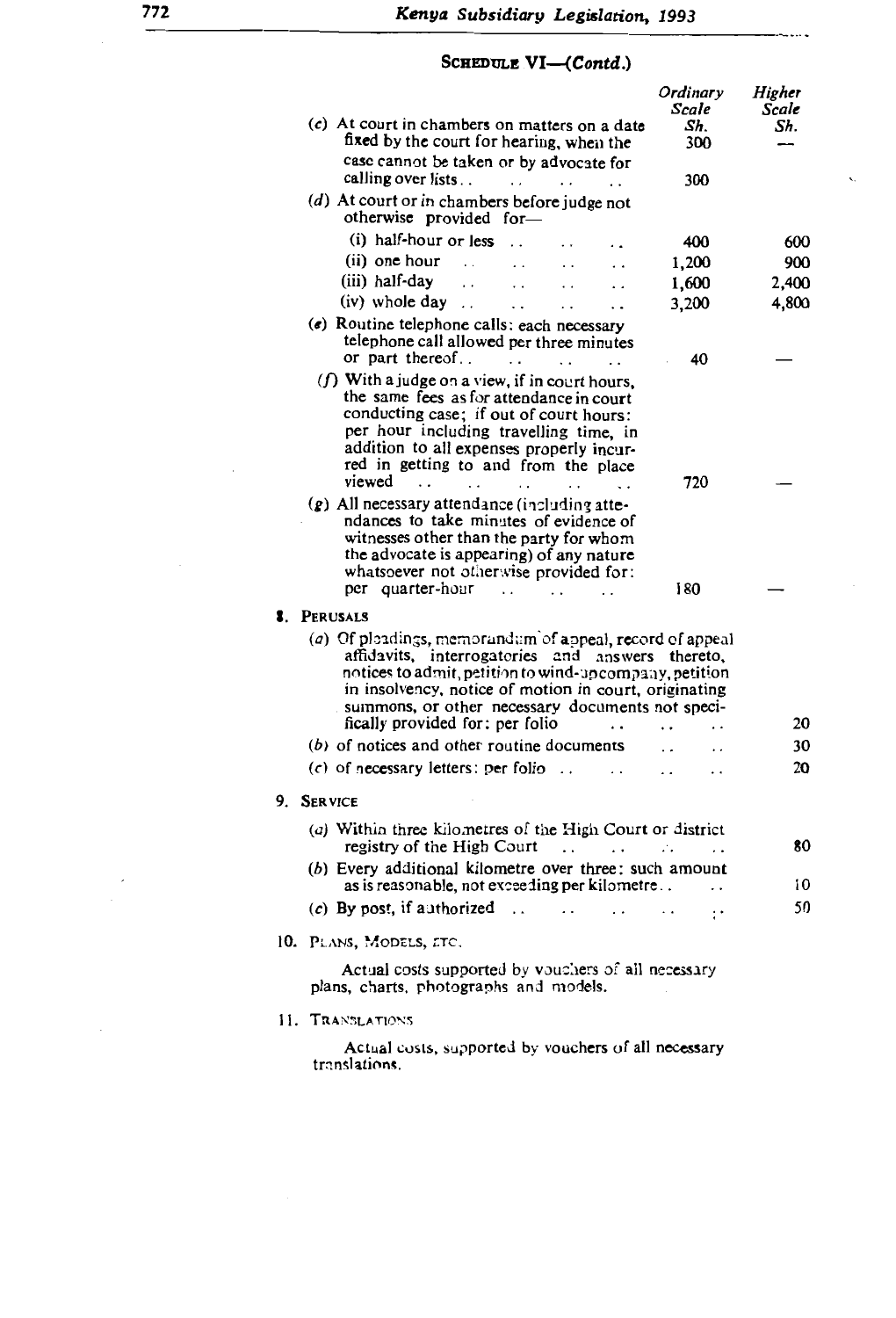oppose such proceedings 1.500 million in the control of the control of the control of the control of the control of

### SCHEDULE VI-(Contd.)

 $\mathcal{L}$ 

 $\hat{z}$ 

| IZ. EXECUTION PROCEEDINGS                                                                                                                                                                                  |            |
|------------------------------------------------------------------------------------------------------------------------------------------------------------------------------------------------------------|------------|
| (a) Instructions to execute decree and drawing necessary<br>application<br>$\mathbf{L}(\mathbf{X})$ and<br>$\sim 100$ km s $^{-1}$<br>$\sim$ $\sim$<br>$\sim 100$                                          | Sh.<br>300 |
| (b) Attendance at court filing application<br>$\ddot{\phantom{a}}$<br>$\ddot{\phantom{a}}$                                                                                                                 | 100        |
| $(c)$ Attending court to peruse order<br>$\sim$ $\sim$<br>$\ddot{\phantom{a}}$                                                                                                                             | 100        |
| 13. OBJECTION TO EXECUTION PROCEEDINGS                                                                                                                                                                     |            |
| (a) Instruction to prepare objection<br>$\ddot{\phantom{a}}$<br><b>Contractor</b><br>$\ddot{\phantom{a}}$                                                                                                  | 600        |
| (b) Instruction to proceed with attachment<br>$\mathbf{r}$                                                                                                                                                 | 300        |
| (c) Instruction to take proceedings to establish or to<br>oppose such proceedings<br>$\sim 10^{11}$ and $\sim 10^{11}$<br><b>Contract Contract</b><br>$\sim 100$ km s $^{-1}$                              | 1,500      |
| 14. GARNISHEE PROCEEDINGS                                                                                                                                                                                  |            |
| (a) Instruction to institute garnishee proceedings, if not<br>opposed<br>$\ddotsc$<br>$\mathcal{L}^{\text{max}}$ and $\mathcal{L}^{\text{max}}$<br>$\sim 10^{-11}$                                         | 900.       |
| (b) Instructions to institute or to defend garnishee procee-<br>dings, when opposed: such sum as the taxing efficer<br>considers reasonable but not less than                                              | 2,000      |
| 15. Fee Allowable on Certificate of Costs under Paragraph 68a                                                                                                                                              |            |
| (a) Where no appearance has been entered in the suit<br>and where the defendant was served at the first                                                                                                    | 400        |
| attempt for each additional attempt of service                                                                                                                                                             | 80         |
| $(b)$ Where appearance has been entered: a further                                                                                                                                                         | 60         |
| $(c)$ Where the defendant was served out of the jurisdiction:<br>a further<br>$\sim$ 100 $\mu$<br>$\sim 10^{-1}$<br>$\sim$<br>$\sim 10^{-1}$                                                               | 800        |
| (d) Where the defendant was served in accordance with<br>an order under Order V, rule 17 of the Civil Proce-<br>dure Rules: the costs of any advertisement ordered<br>by the court together with a further | 700        |
| (e) For any application made to the judge under parag-<br>raph $11(2)$ : a further<br>$\sim$ $\sim$<br>$\ddotsc$<br>$\ddot{\phantom{a}}$<br>$\sim$ .                                                       | 1,300      |
| together with the instruction fee and any court fees<br>and affidavit swearing fees incurred; but the taxing<br>officer shall not allow more than one instruction fee.                                     |            |
| <b>B.-ADVOCATE AND CLIENT COSTS</b>                                                                                                                                                                        |            |
| As between advocate and client the minimum fee shall be—                                                                                                                                                   |            |
| (a) the fees prescribed in A above, increased by one-third; or                                                                                                                                             |            |
| $(b)$ the fees ordered by the court, increased by one-third; or                                                                                                                                            |            |
| (c) the fees agreed by the parties under paragraph 57 of this<br>Order, increased by one-third;                                                                                                            |            |

as the case may be, such increase to include all proper attendances on the client and all necessary correspondence.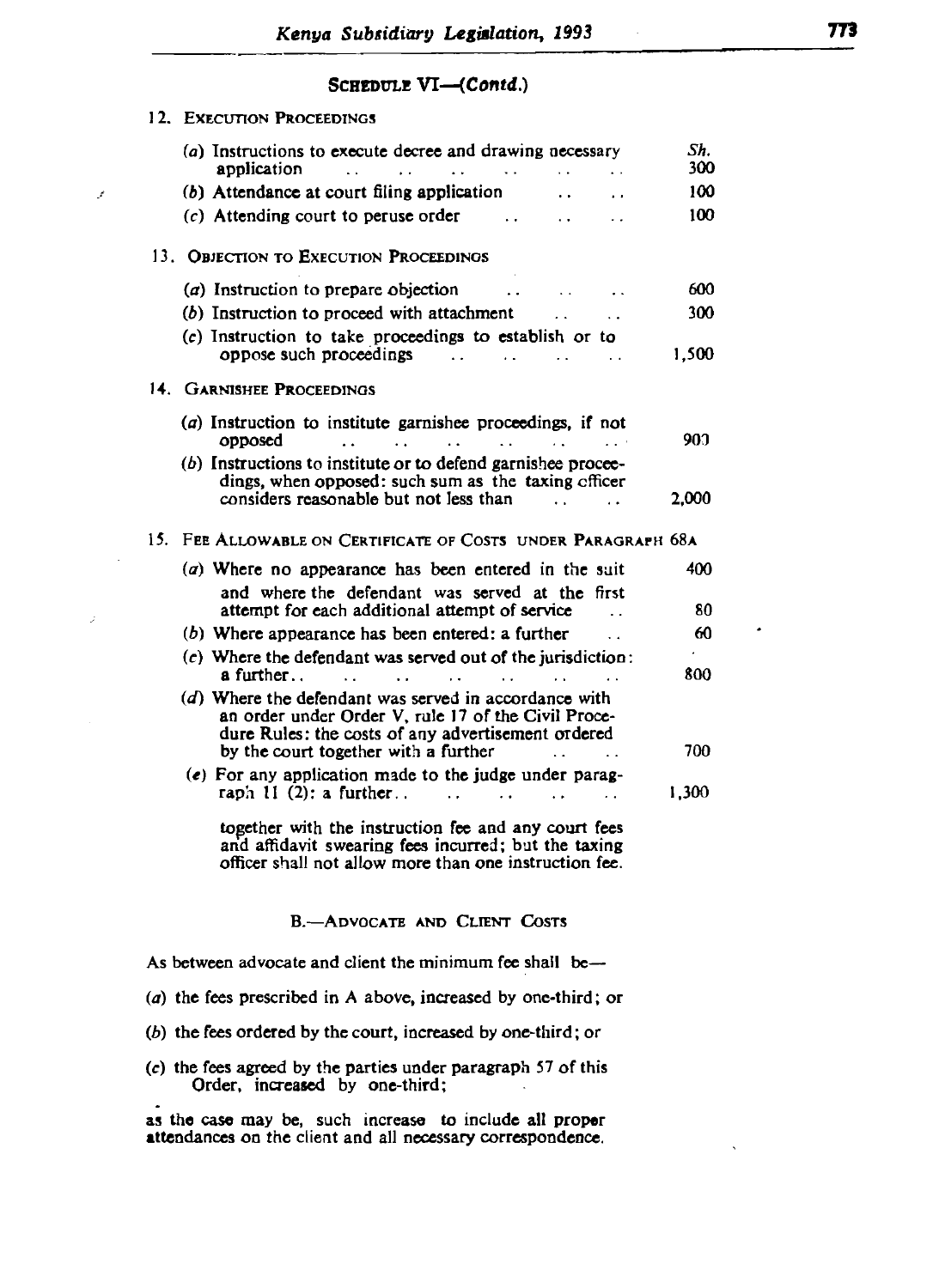# *Does not* ~xcud *Lower scale Higher scale*

#### 1,000 NGS *Sh. Sh. Sh.* dinate Courts

#### $\sum_{i=1}^{n}$ 1,000 A.-PARTY AND PARTY COSTS 720 1,400

 $5,000$ ie (1<mark>n</mark>  $f(t)$  or the sum sued for (in the case of a  $\overline{3}$ n tou successful defendant)-1,200 2,200 2,200 2,200 2,200 2,200 2,200 2,200 2,200 2,200 2,200 2,200 2,200 2,200 2,200 2,200 2,200 2,200 2,200 2,200 2,200 2,200 2,200 2,200 2,200 2,200 2,200 2,200 2,200 2,200 2,200 2,200 2,200 2,200 2,200 2,200 2,200 e of a wholly or pa

|      |         | Does not |                         |                                   |
|------|---------|----------|-------------------------|-----------------------------------|
|      | Exceeds | exceed   | Lower scale             | Higher scale                      |
|      | Sh.     | Sh.      | Sh.                     | Sh.                               |
|      |         | 1.000    | 440                     | 800                               |
|      | 1,000   | 2.000    | 720                     | 1.400                             |
|      | 2,000   | 3.500    | 850                     | 1,700                             |
|      | 3.500   | 5,000    | 1,200                   | 2.800                             |
|      | 5,000   | 7,500    | 1,600                   | 3,600                             |
|      | 7.500   | 10.000   | 2,000                   | 4,000                             |
|      | 10,000  | 20,000   | 3,000                   | 5,000                             |
|      | 20,000  | 50.000   | 3.500                   | 6,000                             |
|      | 50,000  | 250,000  | a fee as for Sh. 50,000 |                                   |
|      |         |          |                         | plus an additional 5 per cent on  |
|      |         |          |                         | the lower scale or 10 per cent    |
|      |         |          |                         | on the higher scale in respect of |
|      |         |          | the excess.             |                                   |
| over | 250,000 |          |                         | a fee as for Sh. 250,000 plus     |
|      |         |          |                         | an additional 1 per cent of the   |
|      |         |          | excess.                 |                                   |

under order or under and (subject to any or unit of any unopen and (subject to any unit of any unit of any unit Ine "Lower Scale" shall be applied in all case<br>Connected with the light the connected with the connected with the connected with the connected with the connect where no defence or other denial of liability has been filed and the "Higher Scale" shall be applied in all other cases.

2. In any suit or appeal by the nature of which no. specific sum is sued for, claimed or awarded in the judgment (other than proceedings falling under paragraph  $3$  below): such costs as the court in its discretion awards but not less than Sh. 2,400 if undefended or unopposed and (subject to any special order for good reason connected with the<br>nature and importance or the difficulty or the urgency of the matter) not to exceed Sh. 12,000.

| 3. (a) In proceedings for dissolution of marriage,<br>nullity, judicial separation or restitution of |       |
|------------------------------------------------------------------------------------------------------|-------|
| conjugal rights-                                                                                     | Sh.   |
| where the proceedings are undefended<br>$\cdots$                                                     | 2,000 |
| where the proceedings are defended                                                                   | 6.000 |
| $(b)$ In proceedings for ancillary relief-                                                           |       |
| if heard together with petition or answer                                                            | 500   |
| if not dealt together with petition or answer                                                        | 1,300 |
| $(c)$ In other proceedings for custody, access<br>- or                                               |       |
| guardianship<br>$\sim$ 1.1.1.<br>$\ddotsc$                                                           | 1,500 |
| $(d)$ In proceedings for adoption                                                                    |       |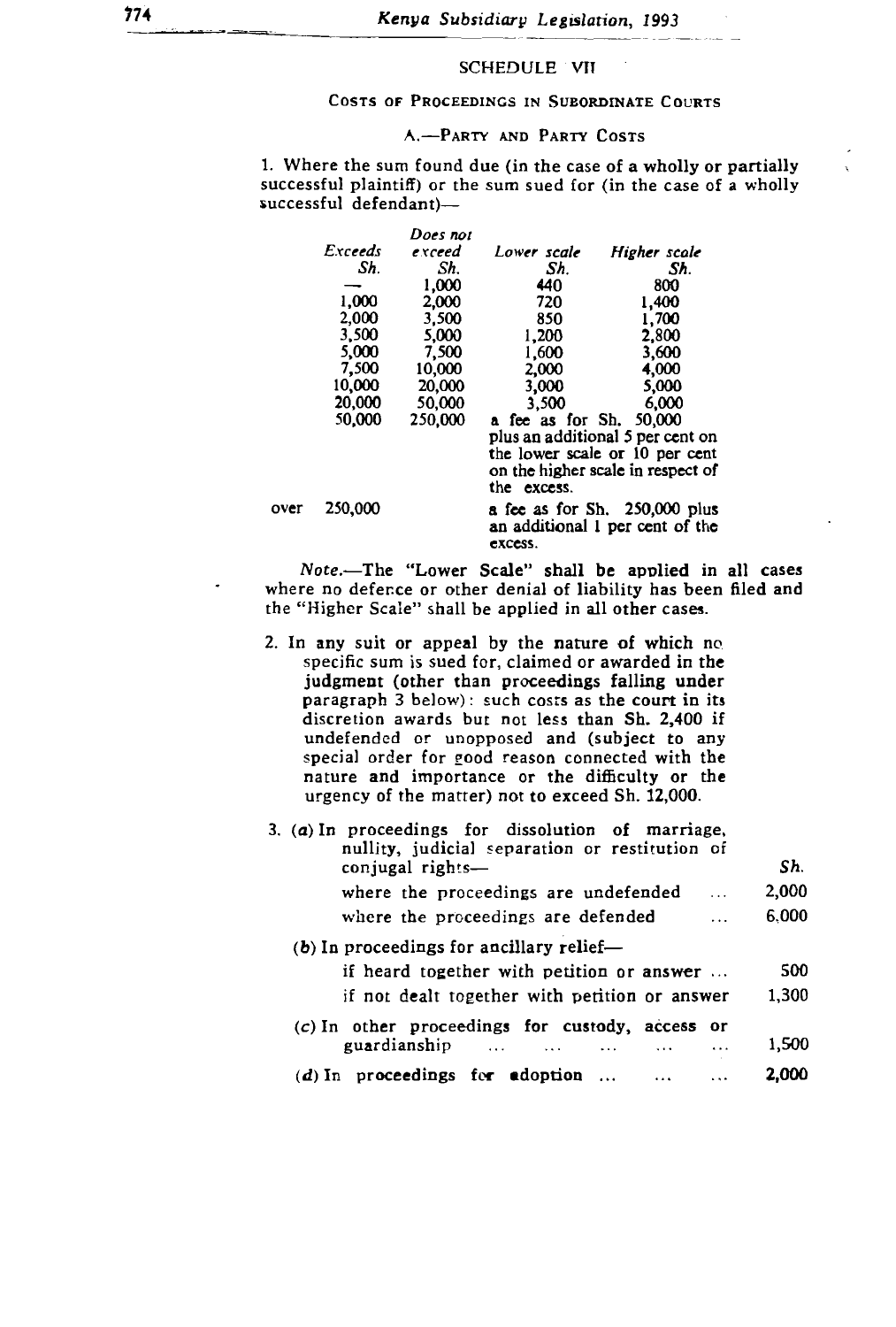| SCHEDULE VII—ICONIA.                                                                                                                                                                                                | Sh.   |
|---------------------------------------------------------------------------------------------------------------------------------------------------------------------------------------------------------------------|-------|
| 4. On any application, notice of motion, chamber<br>summons or execution proceedings, to include<br>taking instructions to proceed or oppose, drawing<br>application, engrossing and filing<br>$\cdots$<br>$\cdots$ | 200   |
| 5. On any necessary application to or attendance on<br>magistrate in court or chambers                                                                                                                              | 150   |
| 6. Attendance at the hearing where the hearing lasts<br>more than one full day-                                                                                                                                     |       |
| for each full day after the first $\dots$                                                                                                                                                                           | 1,300 |
| for each part day after the first                                                                                                                                                                                   | 700   |
| 7. Where costs of adjournment of a case are awarded                                                                                                                                                                 | 300   |
| 8. Service-                                                                                                                                                                                                         |       |
| (a) within three kilometres of subordinate court<br>or district registry of the subordinate court                                                                                                                   | 50    |
| (b) every additional kilometre over three: such<br>amount as is reasonble, but not exceeding,                                                                                                                       |       |
| per kilometre                                                                                                                                                                                                       | 10    |
| $(c)$ by post, if authorized $\ldots$ $\ldots$ $\ldots$                                                                                                                                                             | 30    |
| 9. Drawing and filing affidavit or return of service                                                                                                                                                                | 30    |

## $2.5725$

1. When an order has been made in general terms for the payment of costs by either party and an advocate has been employed, those costs, in addition to the court fees, shall be computed under this Schedule, which shall be the minimum fee, and shall include (except as otherwise provided) taking instructions, drawing or perusing pleadings or similar documents, engrossing and filing, and all necessary attendances at court or chambers.

2. Costs exceeding the scales in this Schedule may be ordered on special grounds arising out of the nature and importance or the difficulty or the urgency of the case.

3. Where success in a suit is divided, the scale may be  $\epsilon$  success in a suit is divided, the searc may be<br>ributively having regard to partial success on either their nating regard to partial such side.

#### B. ADVOCATE AND CLIENT COSTS

As between advocate and client the minimum fees shall be-

- (a) the fees prescribed in A above, increased by two-fifths; or
- $(b)$  the fees ordered by the court, increased by two-fifths; or
- $(c)$  the fees agreed by the parties under paragraph 57 of this Order, increased by two-fifths,

as the case may be, such increase to include all proper attendances on the client and all necessary correspondence.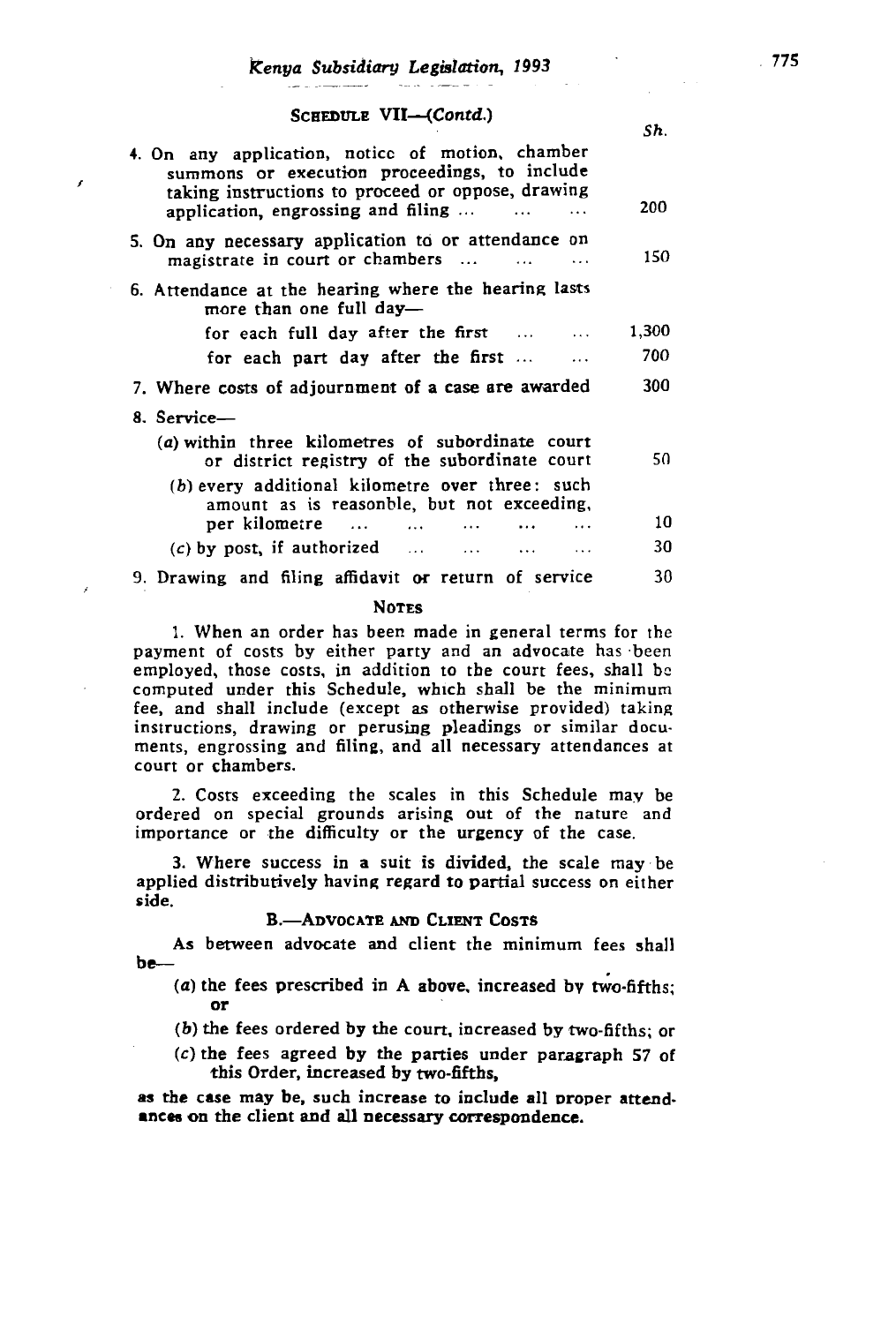### either party and advocate has been employed. The second service costs, and a costs, and a cost service costs, a  $S$ chedule viii

COSTS OF PROCEEDINGS IN TRIBUNAL UNDER THE LANDLORD AND TENANT (SHOPS, HOTELS AND CATERING ESTABLISHMENTS) ACT

#### A-PARTY AND PARTY COSTS

1. When an order has been made for payment of costs by either party and an advocate has been employed, those costs, in addition to the Tribunal fees, may be allowed to the successful<br>party under paragraphs  $6$  and  $7$ .

 $\mathcal{A} = \mathcal{A} \cup \mathcal{A}$  . The value of the subject-matter shall be determined as  $\mathcal{A} = \mathcal{A} \cup \mathcal{A}$ Costs exc ed for special grounds arising out of the nature and importance or the difficulty or the urgency of the case. disputed. the difference between the amount pro-

3. Except for good reason, to be recorded, costs shall be awarded to the party who substantially succeeds upon the reference or other proceedings.

4. The value of the subject-matter shall be determined as follows-

- $(a)$  in a case where the amount of the annual rent is. disputed, the difference between the amount proposed by the landlord and the amount offered by the tenant: or
- (d) in proceedings under section 13 of the Landlord and where possession is claimed, one year's rent or one year's mesne profits, plus the amount of any arrears of rent or mesne profits awarded, which total shall be determined by the Tribunal; or
- $f(c)$  in a case concerning authority to carry out repairs, the amount claimed or awarded as the cost of the repairs, whichever is less; or  $\alpha$  and  $\alpha$  preliminary  $\alpha$
- (d) in proceedings under section 13 of the Landlord and Tenant (Shops, Hotels and Catering Establishments) Act, the amount of compensation awarded; or where no compensation is awarded, the amount of compensation claimed.  $claimed.$

5. The "Lower Scale" in paragraph 6 shall be applied where the matter is disposed of ex-parte, by consent or by a decision on a preliminary question of law not dependent on fact and the "Higher Scale" shall be applied in all other cases.

6. (1) The instruction fee, which shall include taking instructions, drawing or perusing pleadings or similar documents, engrossing and filing the same, may be computed in accordance with subparagraph (2).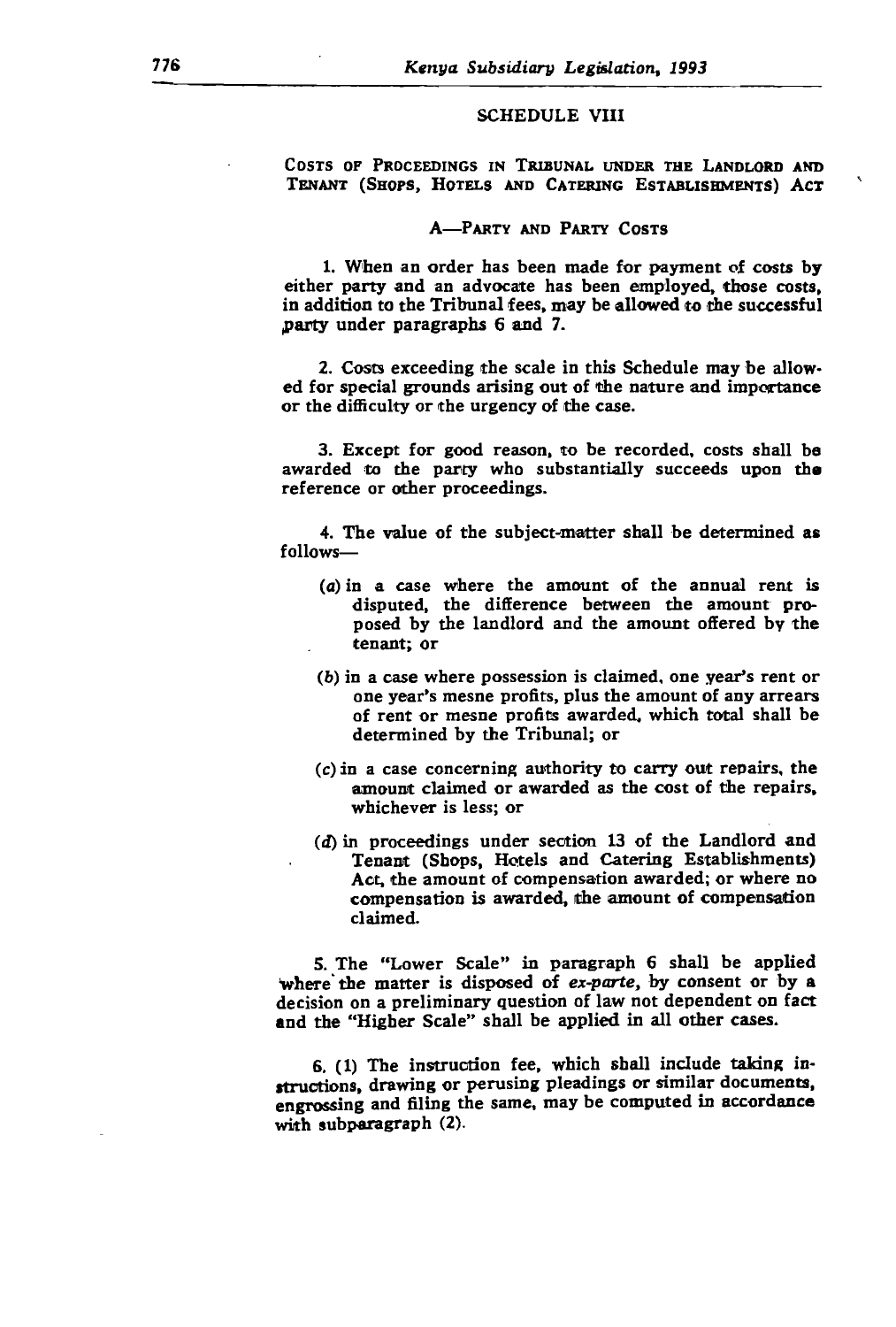850 1,700

ect matter—

#### $\overline{3}$  $5c<sub>0</sub>$ 5,77 7,5(.0  $1,200$  $\ln(a_i)$

 $\overline{\phantom{0}}$ 

 $e$  of  $t$ 

2,000

 $5.5<sub>b</sub>$ 

#### $\frac{3}{2}$ .  $\cdot$  cm<sup>c</sup>  $\overline{\phantom{0}}$ Does not Lower scale Higher scale Exceeds exceed  $\mathbf{c}$ Sh. Sh. lower scale or 10 per cent on the 1.000  $\frac{10}{20}$   $\frac{600}{1400}$ 2,000 1,000 720<br>850  $\begin{array}{cc} 2,000 & 3,500 \\ 3,500 & 5,000 \end{array}$  $\frac{1}{260}$  2,800<br>00 2,800  $5,000$ 7,500  $\frac{1,600}{2,000}$  3,600 7.500 10,000  $\begin{array}{ccccccc} 0 & 20,000 & 3,000 & 0.000 & 0.000 & 0.000 & 0.000 & 0.000 & 0.000 & 0.000 & 0.000 & 0.000 & 0.000 & 0.000 & 0.000 & 0.000 & 0.000 & 0.000 & 0.000 & 0.000 & 0.000 & 0.000 & 0.000 & 0.000 & 0.000 & 0.000 & 0.000 & 0.000 & 0.000 & 0.000 & 0.00$  $50,000$   $3,500$   $6,000$ <br>250,000 a fee as for Sh. 50,000 plus an 50,000  $\alpha$  additional 5 per cent on the lower scale or 10 per cent on the higher scale in respect of the  $a_1$  fee as for Sh, 250,000 plus an over 250,000 a fee as for Sh. 250,000 plus and additional 1 per cent in respect of the excess. (d) In any proceedings not otherwise provided for, mplaint where non-pecuniary relief other than possession is sought, such costs as<br>the Tribunal in its discretion awards; but not less than Sh. 1,000 if undefended or unopposed, and if opposed, a reasonable amount<br>not exceeding Sh. 8,000.  $\frac{1}{2}$  on any  $\frac{1}{2}$  on  $\frac{1}{2}$  any district  $\frac{1}{2}$ earings for teave to tevy distress, one-<br>for under  $(a)$ half the fee under  $(a)$ .<br>(d) In any proceedings not otherwise provided for. such fees as the Tribunal may assess but not less than  $Sh. 1,000$ . (a) On any necessary attendance on the Tribunal  $\mathcal{S}h$ . other than at the hearing  $\dots$   $\dots$   $\dots$  150  $(b)$  On any necessary attendance by an advocate at the offices of the Tribunal other than  $(a)$ above (i) with the three kilometres of the Tribunal  $10$  $(c)$  Attendances at the hearing- $(i)$  for each full day after the first day  $\dots$  1.300 run uay aner me mst uay 700  $\int$  ach part of the day ditch  $\int$ (*d*) Where costs of adjournment of the case are<br>awarded ...  $\cdots$  ... ... ... ... 300  $\ddotsc$  $\ddotsc$  $\ddotsc$  $\ddotsc$  $(e)$  Service--(i) within three kilometres of the Tribunal 50 (ii) every additional kilometre over three: such amount as is reasonable, not exceeding per kilometre ...  $10<sup>1</sup>$  $\ddotsc$  $\ddotsc$ (iii) by post, if authorized 30  $\ddotsc$  $\ddotsc$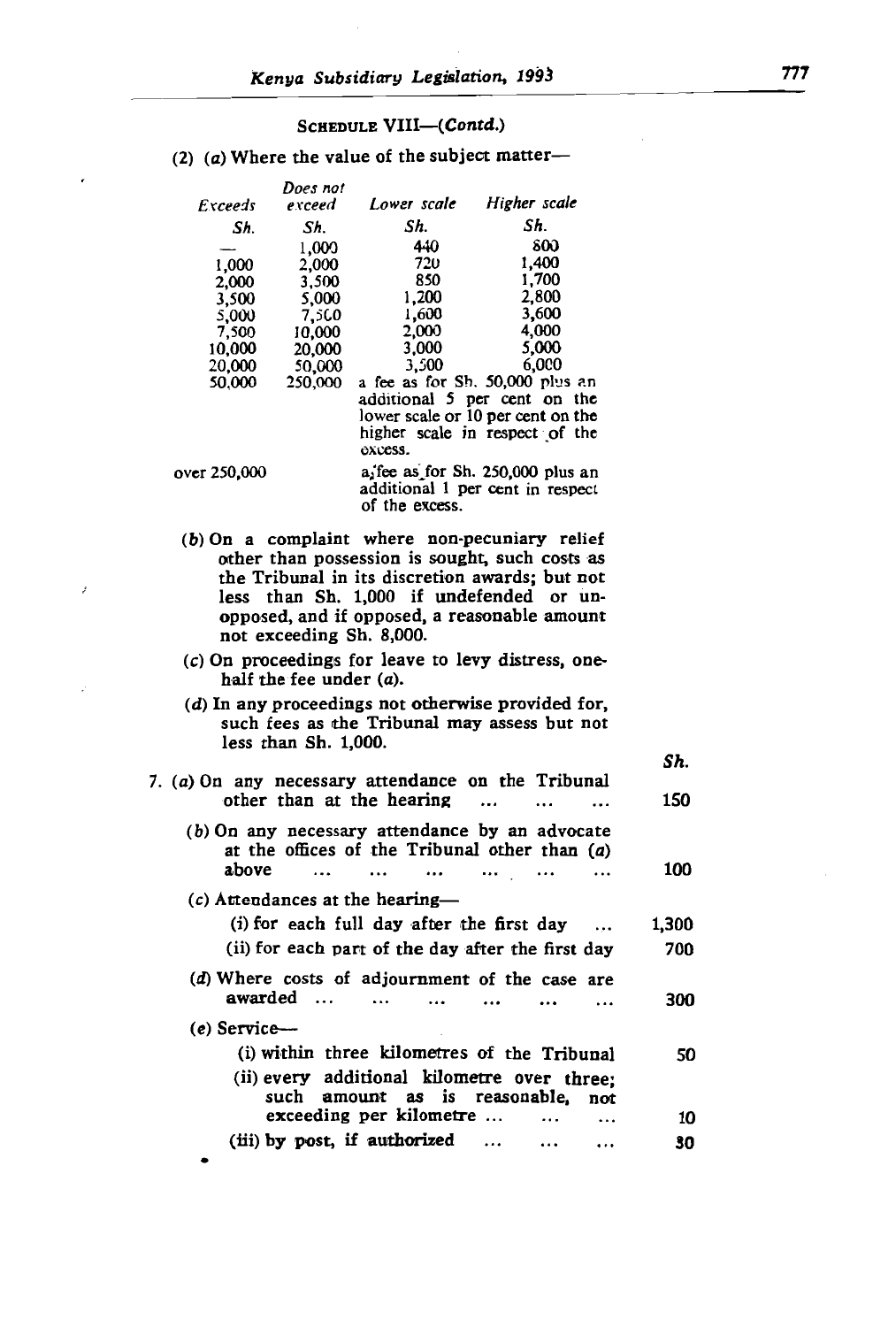#### SCHEDULE VIII-(Contd.)

|                                                                                                                                                            | Sh.       |   |
|------------------------------------------------------------------------------------------------------------------------------------------------------------|-----------|---|
| $(f)$ Drawing and filing affidavit or return of service<br>to include swearing fee $\dots$ $\dots$ $\dots$                                                 | 30        | x |
| $(g)$ Drawing and filing any other affidavits; (for<br>first four folios $\dots$ $\dots$ $\dots$<br>(thereafter per folio) $\dots$ $\dots$<br>$\mathbf{z}$ | 150<br>20 |   |

#### **B.** ADVOCATE AND CLIENT COSTS

such increase to include all proper attendance on the advocate and client the costs shall be—

- $(a)$  the cost prescribed in A above, increased by one-third: 0F
- $(b)$  the costs ordered by the Tribunal, increased by enethird; or RESTRICTION ACT OR ANY LEGISLATION AMENDING OR
- $(c)$  the costs agreed by the parties under paragraph 57 of this Order, increased by one-third, as the case may be, such increase to include all proper attendance on the client and all necessary correspondence. either party and an advocate has been employed, those costs,

#### $\blacksquare$  $\sum_{i=1}^n$

## Costs of Proceedings in Tribunals under the Rent<br>Restriction Act or any Legislation Amending or REPLACING THE SAME or the difficulty or the urgency of the case.

1. When an Order has been made for payment of costs by either party and an advocate has been employed, those costs, in addition to the Tribunal fees, may be allowed to the successful party under paragraphs 6 and 7.

2. Costs exceeding the scale in this Schedule may be allowed for special grounds arising out of the nature and importance or the difficulty or the urgency of the case.

3. Except for good reason, to be recorded, costs shall be awarded to the party who substantially succeeds upon the reference or other proceedings. one you can go we have profit the amount of any arrest of any arrest of any arrest of any arrest of any arrest of any arrest of any arrest of any arrest of any arrest of any arrest of any arrest of any arrest of any arrest

o of the subject-matter shall be determined as determined by the Tribunal; or the Tribunal; or follows-

- $(a)$  in a case where the amount of the annual rent is disputed, the difference between the amount proposed by the landlord and the amount offered by the tenant; or
- (b) in a case where possession is claimed, one year's rent or one year's mesne profits, plus the amount of any arrears of rent or mesne profits awarded, which total shall be determined by the Tribunal; or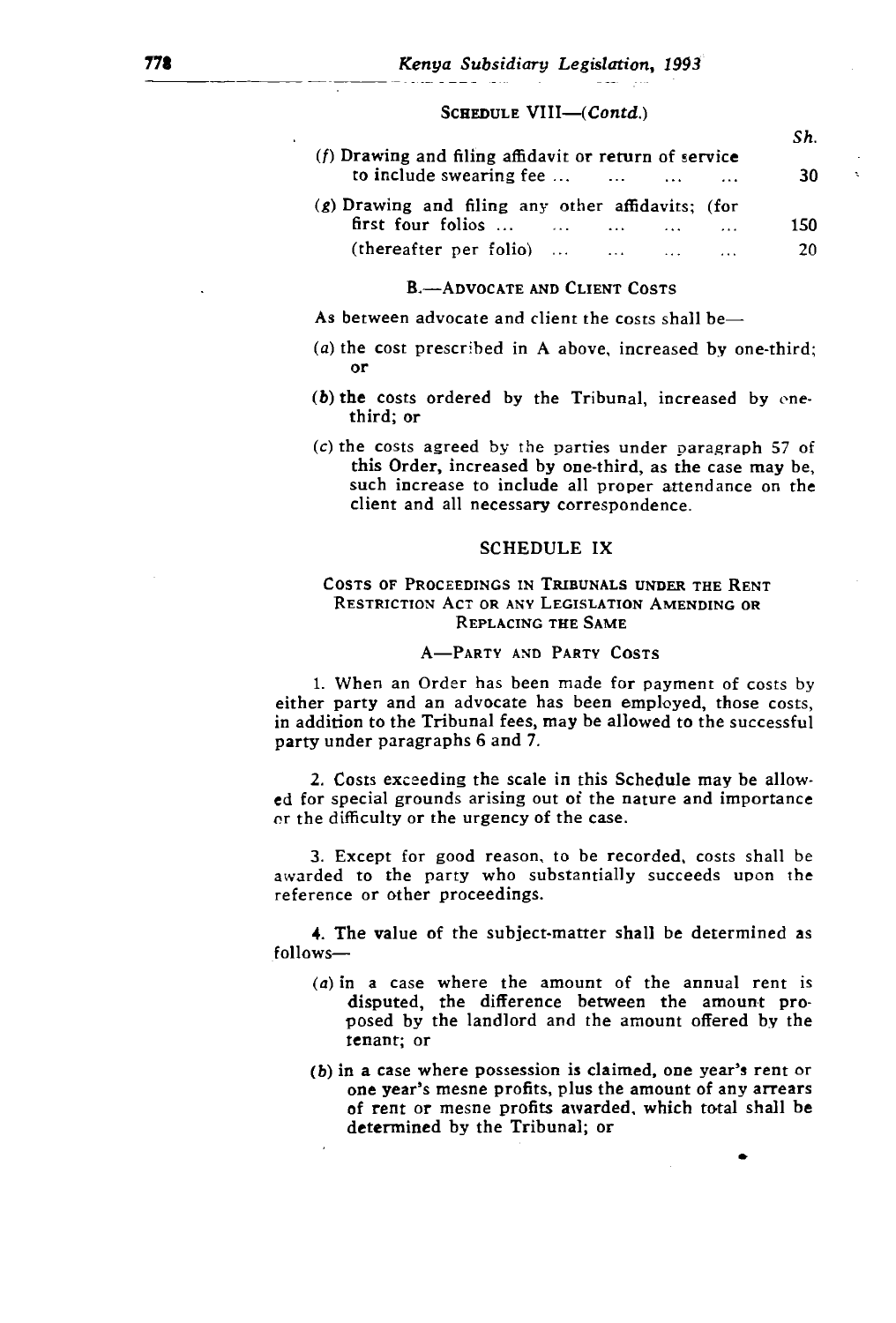- $\overline{c}$ ) in a case concerning authority to carry out repairs, the amount claimed or awarded as the cost of the repairs, whichever is less; or
- $(d)$  in proceedings under section 15 of the Rent Restriction  $\frac{1}{2}$ ,  $\frac{1}{2}$  The intervals include the amount of compensation structure the differential please provided by propositions, determined and  $\alpha$ . engrossing and filing the same, may be computed in accordance

5. The "Lower Scale" in paragraph 6 shall be applied where the matter is disposed of *ex-parte*, by consent or by a decision on a preliminary question of law not dependent on fact and the "Higher Scale" shall be applied in all other cases.

struction fee, which shall include tal  $\lim_{x\to 0}$  the same, may be computed in accor with subparagraph (2).  $\frac{1}{2}$  beauings of shining documents

 $\sigma$ <sub>f</sub> $\sigma$ e uk  $\overline{5}$  $\mathbf{u}$ . bject-matter—

| Exceeds<br>Sh.                                                               | Does not<br>exceed<br>Sh.                                               | Lower scale<br>Sh.                                                        | Higher scale<br>Sh.                                                                                                                                                                                          |
|------------------------------------------------------------------------------|-------------------------------------------------------------------------|---------------------------------------------------------------------------|--------------------------------------------------------------------------------------------------------------------------------------------------------------------------------------------------------------|
| 1,000<br>2.000<br>3.500<br>5.000<br>7.500<br>10.000<br>20,000<br>over 50,000 | 1,000<br>2.000<br>3,500<br>5.000<br>7.500<br>10.000<br>20,000<br>50,000 | 440<br>720<br>850<br>1,200<br>1,600<br>2.000<br>3,000<br>3.500<br>excess. | 800<br>1,400<br>1,700<br>2.800<br>3,600<br>4.000<br>5,000<br>6.000<br>a fee as for Sh. 50,000 plus an<br>additional 5 per cent on the<br>lower scale or 10 per cent on<br>the higher scale in respect of the |

- $(b)$  On a complaint where non-pecuniary relief other than possession is sought, such costs as<br>the Tribunal-in-its discretion awards; but not less than Sh. 1,000 if undefended or unopposed, and if opposed, a reasonable amount not exceeding Sh. 8,000.
- $(c)$  On proceedings for leave to levy distress, onehalf the fee under  $(a)$ .
- $(d)$  In any proceedings not otherwise provided for, such fees as the Tribunal may assess but not less than Sh. 1,000.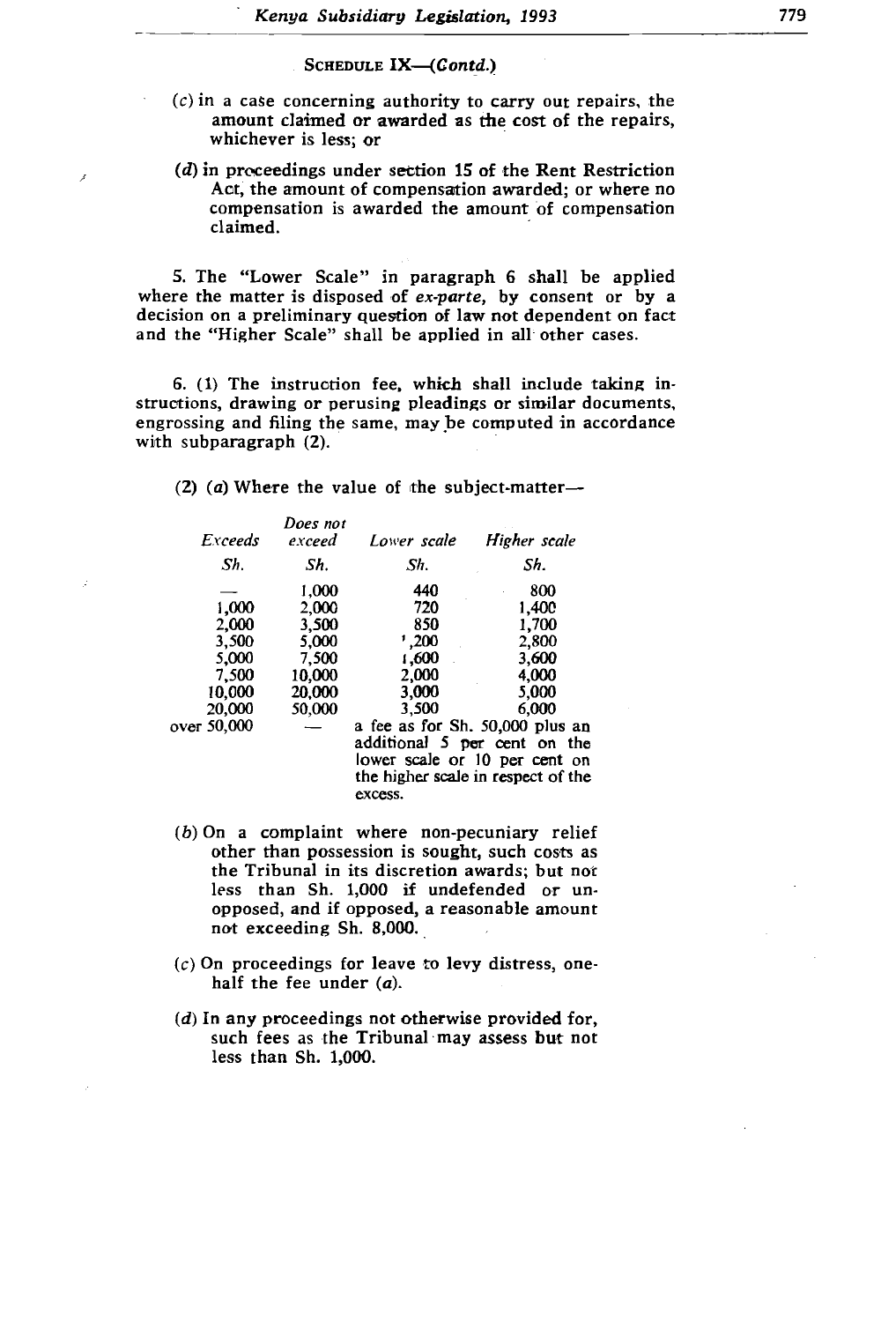| SCHEDULE IX-(Contd.)                                                                                         |                |
|--------------------------------------------------------------------------------------------------------------|----------------|
|                                                                                                              | Sh.            |
| 7. (a) On any necessary attendance on the Tribunal<br>other than at the hearing                              | 150            |
| $(b)$ On any necessary attendance by an advocate<br>at the offices of the Tribunal other than $(a)$<br>ahove | $\cdot$<br>100 |
| $(c)$ Attendances at the hearing---                                                                          |                |
| (i) for each full day after the first day                                                                    | 1,300          |
| (ii) for each part of the day after the first day                                                            | 700            |
| (d) Where costs of adjournment of the case are<br>awarded                                                    | 300            |
| $(e)$ Service—                                                                                               |                |
| (i) within three kilometres of the Tribunal                                                                  | 50             |
| (ii) every additional kilometre over three;<br>such amount as is reasonable, not<br>exceeding per kilometre  | 10             |
| $(iii)$ by post, if authorized $\dots$                                                                       | 30             |
| (f) Drawing and filing affidavit or return of service<br>to include swearing fee                             | 30             |
| $(g)$ Drawing and filing<br>any other<br>affidavits:                                                         |                |
| for first four folios<br>$\cdots$                                                                            | 150            |
| thereafter per folio<br>$\cdots$<br><br>$\cdots$                                                             | 20             |
| <b>B.--ADVOCATE AND CLIENT COSTS</b>                                                                         |                |
| As between advocate and client the costs shall be—                                                           |                |

- $(a)$  the cost prescribed in A above, increased by one-third; or
- $(b)$  the costs ordered by the Tribunal, increased by onethird; or
- $(c)$  the costs agreed by the parties under paragraph 57 of this Order, increased by one-third, as the case may be, such increase to include all proper attendance on the  $\frac{1}{2}$  To  $\frac{1}{2}$  To  $\frac{1}{2}$  and all necessary correspondence. or processing correspondence.

#### tion with or without will annexed. the proschedule x

#### PROBATE AND ADMINISTRATION

#### A.-PARTY AND PARTY COSTS

#### 1. INSTRUCTION FEES

(a) To apply for grant of probate of written will, or proof of oral will, or letters of administration with or without will annexed, the proceedings not being contested: where the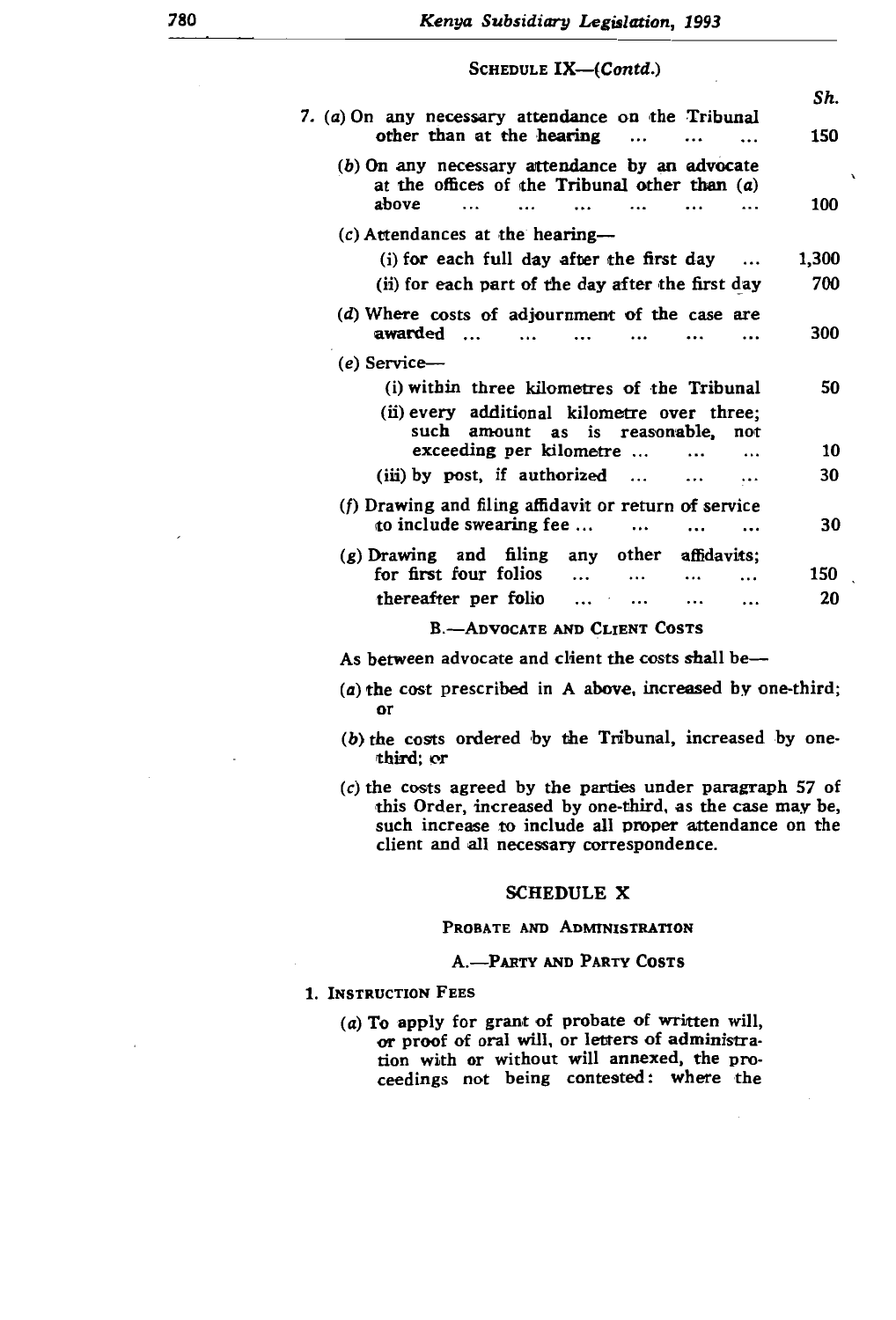4,000

#### 1,000,000 one per value.

one per cent of the comprised in 1,000,000

 $\mathcal{P}$ 

| Exceeds<br>Sh. |                                                                                                                                                                                                                                                                                                             | But does not exceed<br>Sh. |                                   | Sh.                                                                                                                      |                |       |  |
|----------------|-------------------------------------------------------------------------------------------------------------------------------------------------------------------------------------------------------------------------------------------------------------------------------------------------------------|----------------------------|-----------------------------------|--------------------------------------------------------------------------------------------------------------------------|----------------|-------|--|
|                |                                                                                                                                                                                                                                                                                                             | 10,000                     |                                   | 2.000                                                                                                                    |                |       |  |
| 10.000         |                                                                                                                                                                                                                                                                                                             | 50,000                     |                                   | 3,000                                                                                                                    |                |       |  |
| 50.000         |                                                                                                                                                                                                                                                                                                             | 200,000                    |                                   | 4,000                                                                                                                    |                |       |  |
| 200,000        |                                                                                                                                                                                                                                                                                                             | 1,000,000                  | value.                            | one per cent of the                                                                                                      |                |       |  |
| 1,000,000      |                                                                                                                                                                                                                                                                                                             |                            |                                   | one per cent of the<br>value on the first Sh.<br>$1,000,000$ thereof and<br>and one-half per cent<br>over Sh. 1,000,000. |                |       |  |
|                | (b) To apply for re-sealing a grant, the proceed-<br>ings not being contested: four-fifths of the fee<br>provided under paragraph (a).                                                                                                                                                                      |                            |                                   |                                                                                                                          |                | Sh.   |  |
|                | (c) To apply for confirmation of a grant-                                                                                                                                                                                                                                                                   |                            |                                   |                                                                                                                          |                |       |  |
|                | (i) if uncontested                                                                                                                                                                                                                                                                                          |                            |                                   |                                                                                                                          | .              | 1,500 |  |
|                | (ii) if contested; such sum as the taxing officer<br>shall consider reasonable, but not less<br>than                                                                                                                                                                                                        | $\mathbf{r}$               | $\ddot{\phantom{a}}$<br>$\ddotsc$ | $\overline{a}$                                                                                                           |                | 5,000 |  |
|                | $(d)$ To apply for grant or re-sealing, where the<br>proceedings are contested: not less than twice<br>the fee prescribed by paragraph $(a)$ or $(b)$ .                                                                                                                                                     |                            |                                   |                                                                                                                          |                |       |  |
|                | $(e)$ To lodge a caveat or a renunciation of a right<br>to representation                                                                                                                                                                                                                                   |                            | $\ddot{\phantom{a}}$<br>$\ddotsc$ |                                                                                                                          | $\sim$ $\sim$  | 1,500 |  |
|                | (f) To lodge an objection to a grant, or a citation<br>or other application or proceeding under any<br>provision of the Law of Succession Act not<br>otherwise provided for in this Schedule: such<br>sum as the taxing officer shall consider reason-<br>able, but not less than                           |                            | $\ddotsc$                         |                                                                                                                          | .              | 3,000 |  |
|                | $(g)$ To render an inventory or account, including<br>an estate duty affidavit, corrective estate duty<br>affidavit and inventory included in or annexed<br>to an affidavit in support of petition: Sh. 1 per<br>Sh. 20,000 of net estate included therein,<br>multiplied by the number of entries, but not |                            |                                   |                                                                                                                          |                |       |  |
| less than      | $\sim$                                                                                                                                                                                                                                                                                                      | $\ddotsc$                  | $\ddotsc$                         |                                                                                                                          | $\ddotsc$      | 500   |  |
| 2. DRAWING     |                                                                                                                                                                                                                                                                                                             |                            |                                   |                                                                                                                          |                |       |  |
|                | (a) Each form or document prescribed under or<br>required by the Law of Succession Act                                                                                                                                                                                                                      |                            |                                   |                                                                                                                          |                | 400   |  |
|                | or per folio                                                                                                                                                                                                                                                                                                |                            |                                   | $\ddotsc$                                                                                                                | $\overline{a}$ | 80    |  |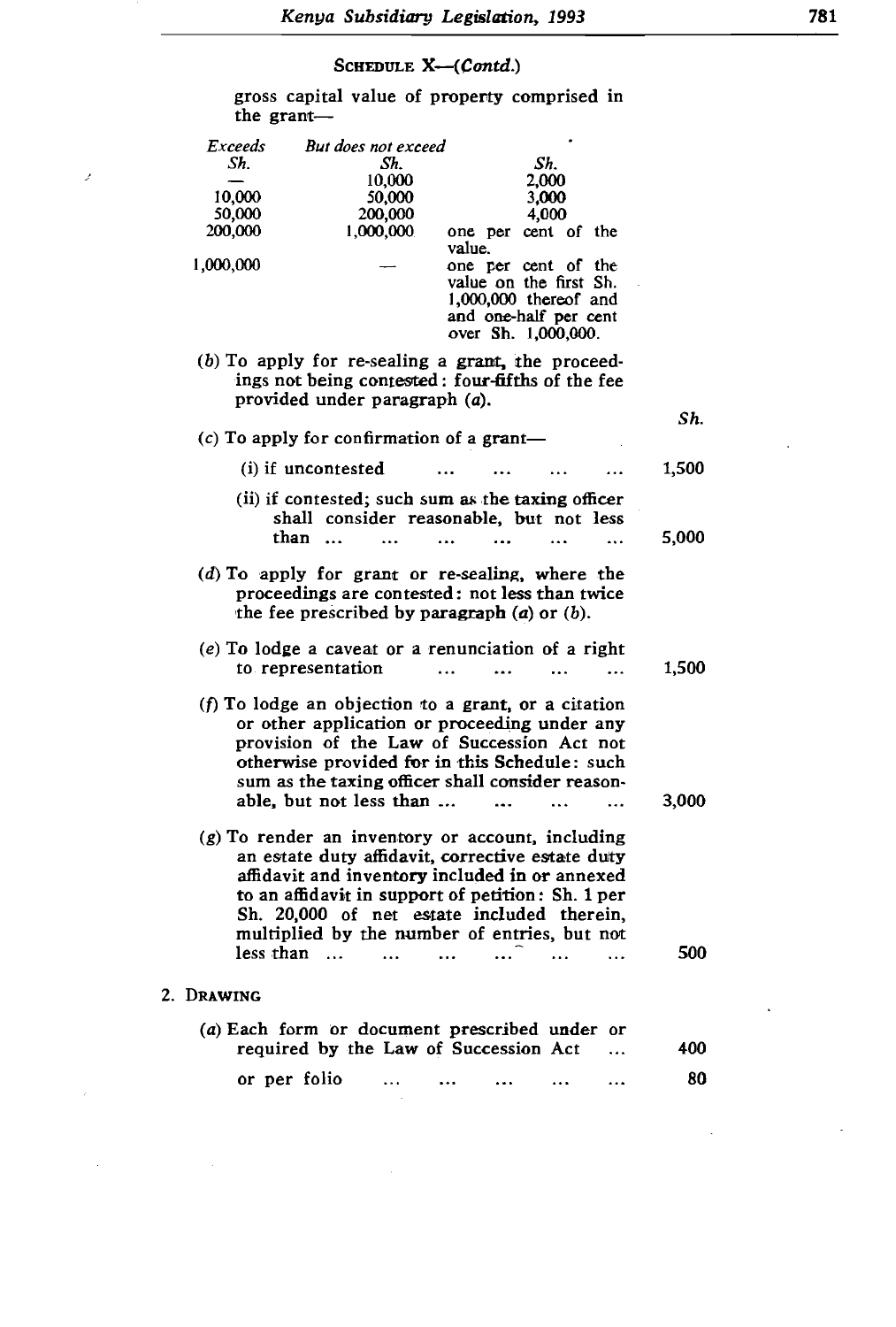3. COPIES - COPIES - COPIES - COPIES - COPIES - COPIES - COPIES - COPIES - COPIES - COPIES - COPIES - COPIES -<br>2. COPIES - COPIES - COPIES - COPIES - COPIES - COPIES - COPIES - COPIES - COPIES - COPIES - COPIES - COPIES -

|                                                                                                                                                                                                                                                                                                       |                      | SCHEDULE $X \rightarrow$ ( <i>Contd.</i> ) |                |                |                      |      |   |
|-------------------------------------------------------------------------------------------------------------------------------------------------------------------------------------------------------------------------------------------------------------------------------------------------------|----------------------|--------------------------------------------|----------------|----------------|----------------------|------|---|
|                                                                                                                                                                                                                                                                                                       |                      |                                            |                |                |                      | Sh.  |   |
| $(b)$ An inventory or account, except where em-<br>bodied in a prescribed form, including an<br>estate duty affidavit and corrective estate                                                                                                                                                           |                      |                                            |                |                |                      |      |   |
| duty affidavit                                                                                                                                                                                                                                                                                        | $\ddotsc$            | $\cdots$                                   | $\cdots$       |                |                      | 300. | ¥ |
| or per entry                                                                                                                                                                                                                                                                                          | $\ddotsc$            | $\cdots$                                   |                |                |                      | 10   |   |
| 3. COPIES                                                                                                                                                                                                                                                                                             |                      |                                            |                |                |                      |      |   |
| per folio                                                                                                                                                                                                                                                                                             | $\mathbf{r}$         | $\cdots$                                   |                |                |                      | 10   |   |
| 4. PERUSING                                                                                                                                                                                                                                                                                           |                      |                                            |                |                |                      |      |   |
| ( <i>a</i> ) Wills and codicils $\dots$                                                                                                                                                                                                                                                               |                      |                                            |                |                |                      | 400  |   |
| or per folio                                                                                                                                                                                                                                                                                          | $\dddotsc$           | $\ddotsc$                                  |                |                |                      | 40   |   |
| (b) Any other form or document prescribed under                                                                                                                                                                                                                                                       |                      |                                            |                |                |                      |      |   |
| or required by the Law of Succession Act                                                                                                                                                                                                                                                              |                      |                                            |                |                |                      | 200  |   |
| or per folio                                                                                                                                                                                                                                                                                          | $\ddotsc$            |                                            |                |                |                      | 24   |   |
| 5. LETTERS AND ATTENDANCES                                                                                                                                                                                                                                                                            |                      |                                            |                |                |                      |      |   |
| Including those necessary in ascertaining the<br>particulars and extent of an estate, identities<br>concerned, the raising and settlement of estate<br>duty and all other work referred to in paragraphs<br>18 (e) and 51 (c) of this Order (other than that<br>included in item 6 of this Schedule)- |                      |                                            |                |                |                      |      |   |
| (a) Letters despatched                                                                                                                                                                                                                                                                                |                      | $\cdots$                                   |                |                |                      | 100  |   |
| or per folio                                                                                                                                                                                                                                                                                          | $\cdots$             |                                            |                |                |                      | 60   |   |
| $(b)$ Letters received and perused                                                                                                                                                                                                                                                                    |                      |                                            |                |                |                      | 60   |   |
| or per folio                                                                                                                                                                                                                                                                                          | $\ddotsc$            |                                            | $\ddotsc$      |                |                      | 24   |   |
| (c) Attendances—                                                                                                                                                                                                                                                                                      |                      |                                            |                |                |                      |      |   |
| (i) in ordinary cases per 15 minutes or part                                                                                                                                                                                                                                                          |                      |                                            |                |                |                      |      |   |
| thereof                                                                                                                                                                                                                                                                                               | $\ddot{\phantom{0}}$ | $\ddotsc$                                  | $\overline{a}$ | $\overline{a}$ | $\ddot{\phantom{a}}$ | 240  |   |
| (ii) routine telephone calls within Kenya for<br>3 minutes or part thereof                                                                                                                                                                                                                            |                      |                                            |                | $\cdots$       | $\cdots$             | 50   |   |
| (iii) in other cases the taxing officer may<br>increase or diminish the above charges<br>if, for any special reason, he sees it fit.                                                                                                                                                                  |                      |                                            |                |                |                      |      |   |
| 6. ACTUAL ADMINISTRATION OF A TESTAMENTARY OR OTHER ESTATE                                                                                                                                                                                                                                            |                      | OR TRUST                                   |                |                |                      |      |   |

(a) Such annual or semi-annual fee as may be reasonable in the circumstances, having regard<br>to the care and labour required, the number and length of the papers to be perused, the value and complexity of the estate, the interests of the parties and all other circumstances;